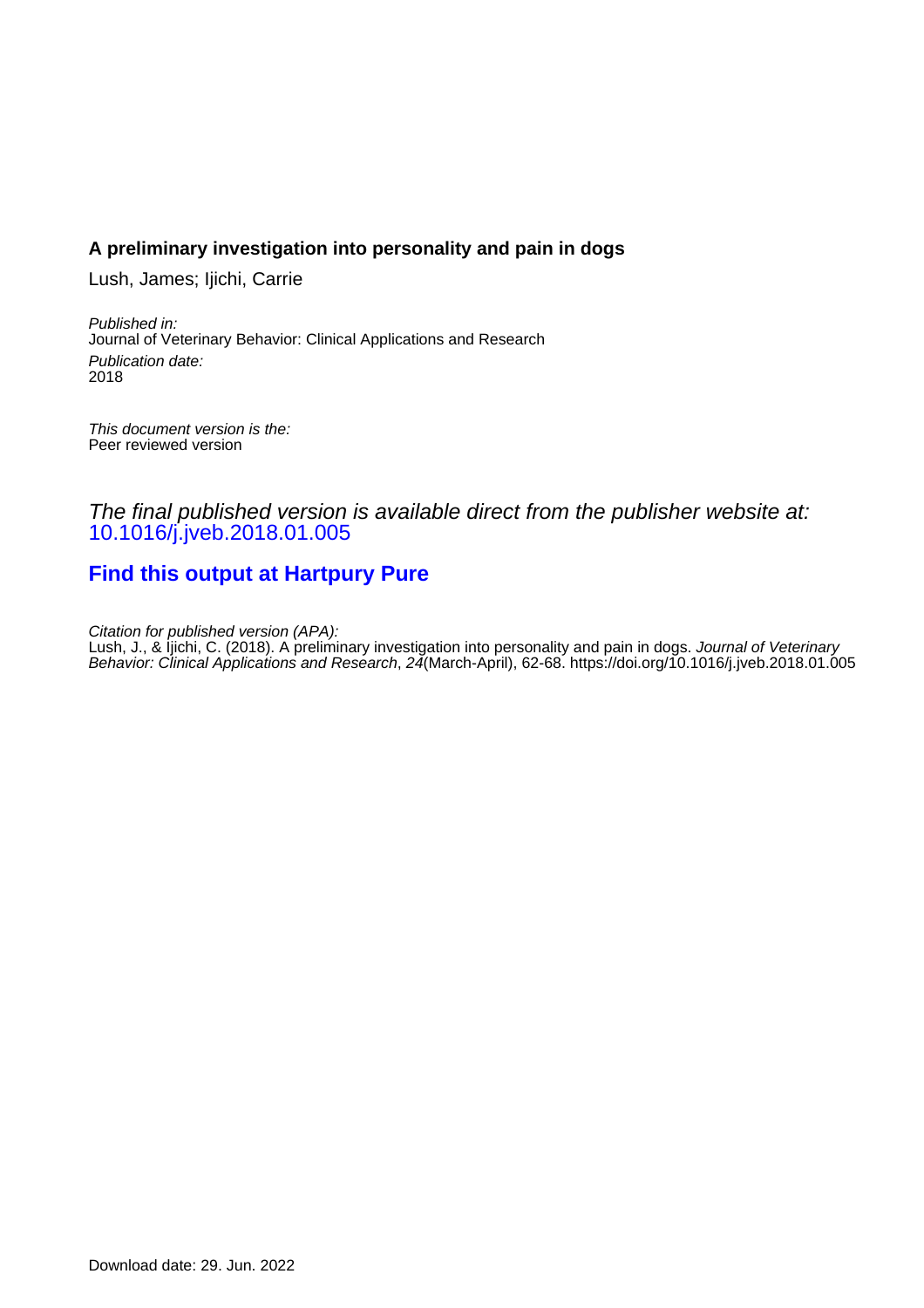# **A preliminary investigation into personality and pain in dogs**

James Lush<sup>1</sup> & Carrie Ijichi<sup>1\*</sup>

*<sup>1</sup>University Centre Hartpury, Hartpury, Gloucester, UK, GL19 3BE*

*\*carrie.ijichi@hartpury.ac.uk*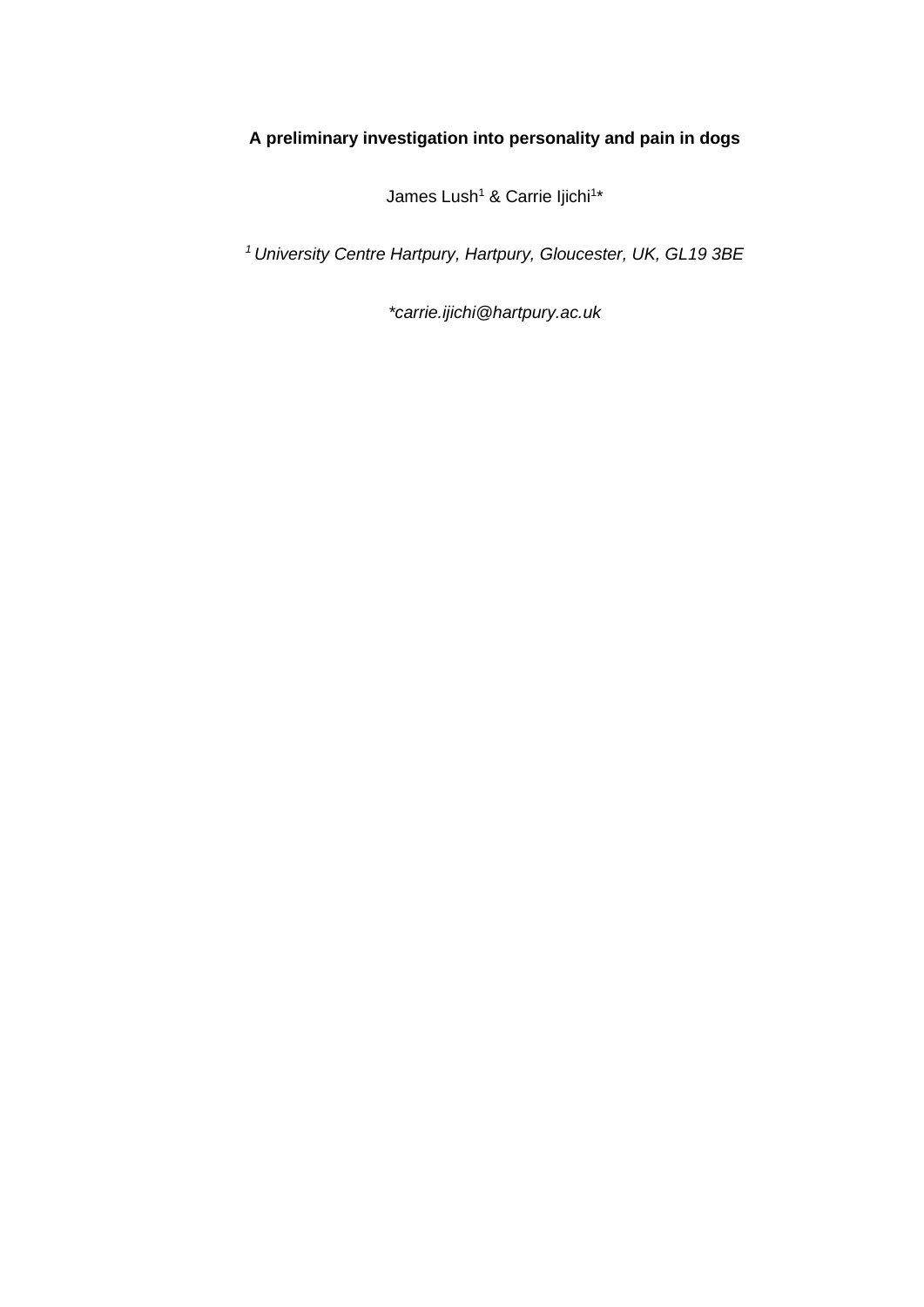#### ABSTRACT

 Adherence to basic animal welfare standards involves effective monitoring and control of pain, especially in a veterinary setting. Assessment relies on behavioural and physiological indicators. However, individual differences in physiology mediate consistent individual differences in behaviour, referred to as personality (Koolhaas et al., 1999). Therefore, personality may confound measurements of pain (Ijichi et al., 2014). The current work is a preliminary investigation into whether Extraversion and Neuroticism are associated with differences in individual behavioural and physiological responses to pain. Twenty dogs were observed during recovery from routine castration in a clinical setting. Core temperature was recorded using Infrared Thermography (IRT) (Stewart et al., 2008) upon admission, 15 minutes post- extubation and every 30 minutes thereafter, until the subject was collected by their owner. Behaviour during recovery was scored using Short Form Glasgow Composite Measure Pain Scale (Reid et al., 2007) at the same intervals as IRT readings. Personality was measured using Monash Canine Personality Questionnaire-Revised (Ley et al., 2009) and owners rated their dog's tolerance to pain on a five-point Likert scale. Pain score did not have an association with eye temperature discrepancy or core temperature changes from control, indicating it may not predict affective response to pain. More highly extravert subjects had 20 significantly higher pain scores ( $p = 0.031$ ), despite experiencing similar tissue damage. More extravert subjects showed significantly greater right eye temperature (p = 0.035), suggesting hemispheric dominance. Neuroticism had no association with physiological or behavioural responses to pain. Finally, owners were not able to predict their dog's behavioural or physiological response to pain. These results indicate that personality may be a useful clinical tool for assessing individual differences in response to pain, whilst owner ratings of their dog's response is not reliable.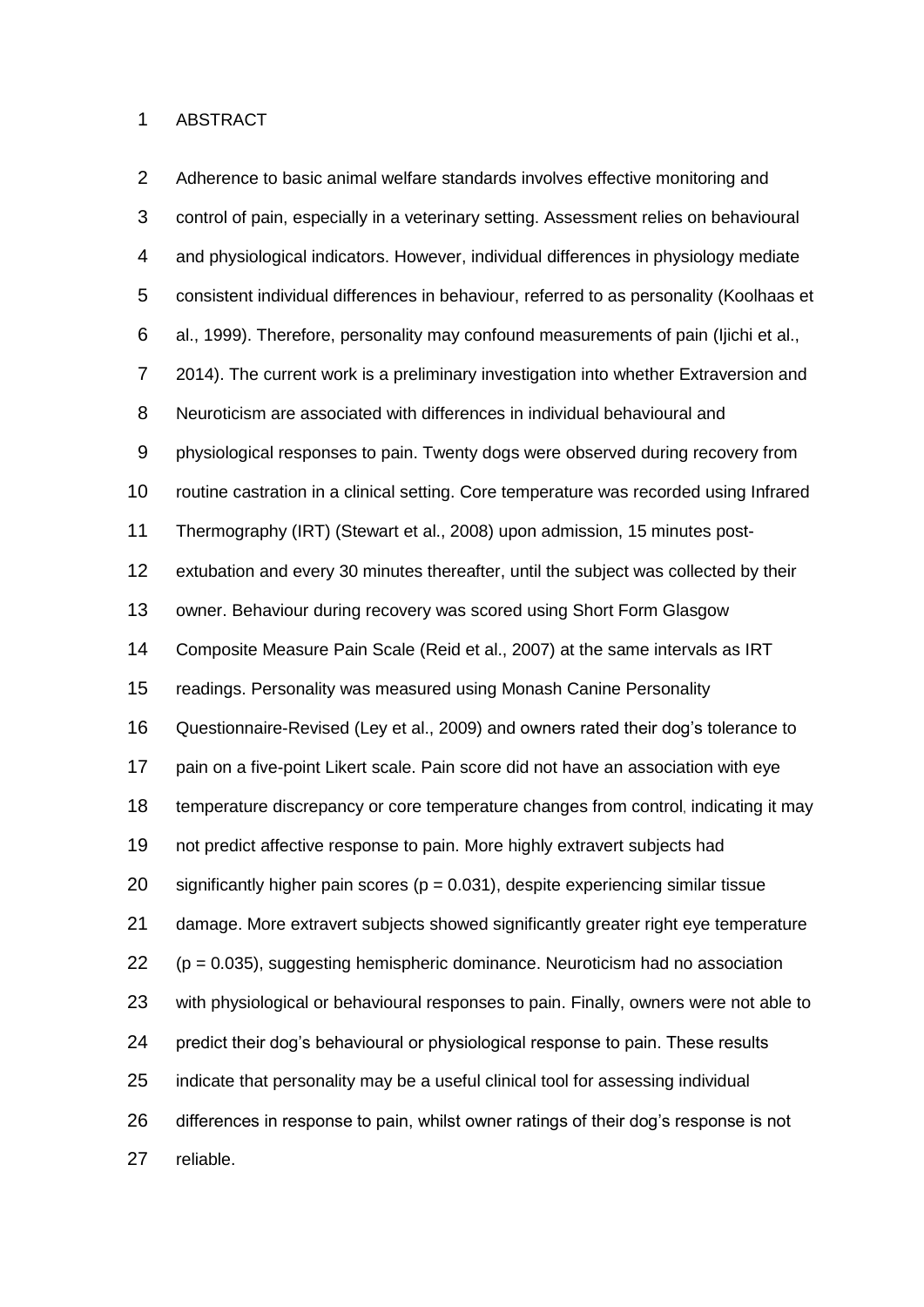KEYWORDS: personality, pain, extroversion, neuroticism, dogs, castration

#### INTRODUCTION

 Animals are unable to verbally convey their emotions to human care-givers, which makes the measurement of pain difficult (Reid et al., 2013). Therefore, behaviour- based scales are utilised to quantify pain levels in animals, assisting the administration of the correct dosage of analgesic drugs and informing decisions on humane end-points (Ashley et al., 2005). Consequently, it is vital that these scales are both sensitive and valid, to reduce the welfare implications that could occur through the incorrect assessment of pain (Rutherford, 2002). However, personality - defined as individual differences in behaviour which are stable over time and across contexts (Koolhaas et al., 1999) - may confound this. For example, human subjects scoring more highly for Extraversion express their experiences of pain more clearly (Harkins et al., 1989), though they may experience pain less intensively (Ramírez- Maestre et al., 2004; Soriano et al., 2012). Extraversion is characterised by traits such as energetic behaviour, assertiveness and the tendency to seek stimulation (Costa and McCrae, 1985). Further, highly neurotic people have a higher emotional stress response to pain when compared to those who have a low score for neuroticism (Goubert et al., 2004; Koenig et al., 2015). Neuroticism is associated with the tendency to experience unpleasant emotions easily and a low degree of emotional stability (Costa and McCrae, 1985).

 The association between personality and pain response has recently been investigated in animals in a clinical setting (Ijichi et al., 2014). This study provides preliminary evidence that extraversion correlates with behavioural expressions of pain in horses, whilst neuroticism is associated with reduced tolerance to pain. However, it is not known whether personality affects the emotional experience of pain, as well as its behavioural expression in animals, as it does in humans (e.g.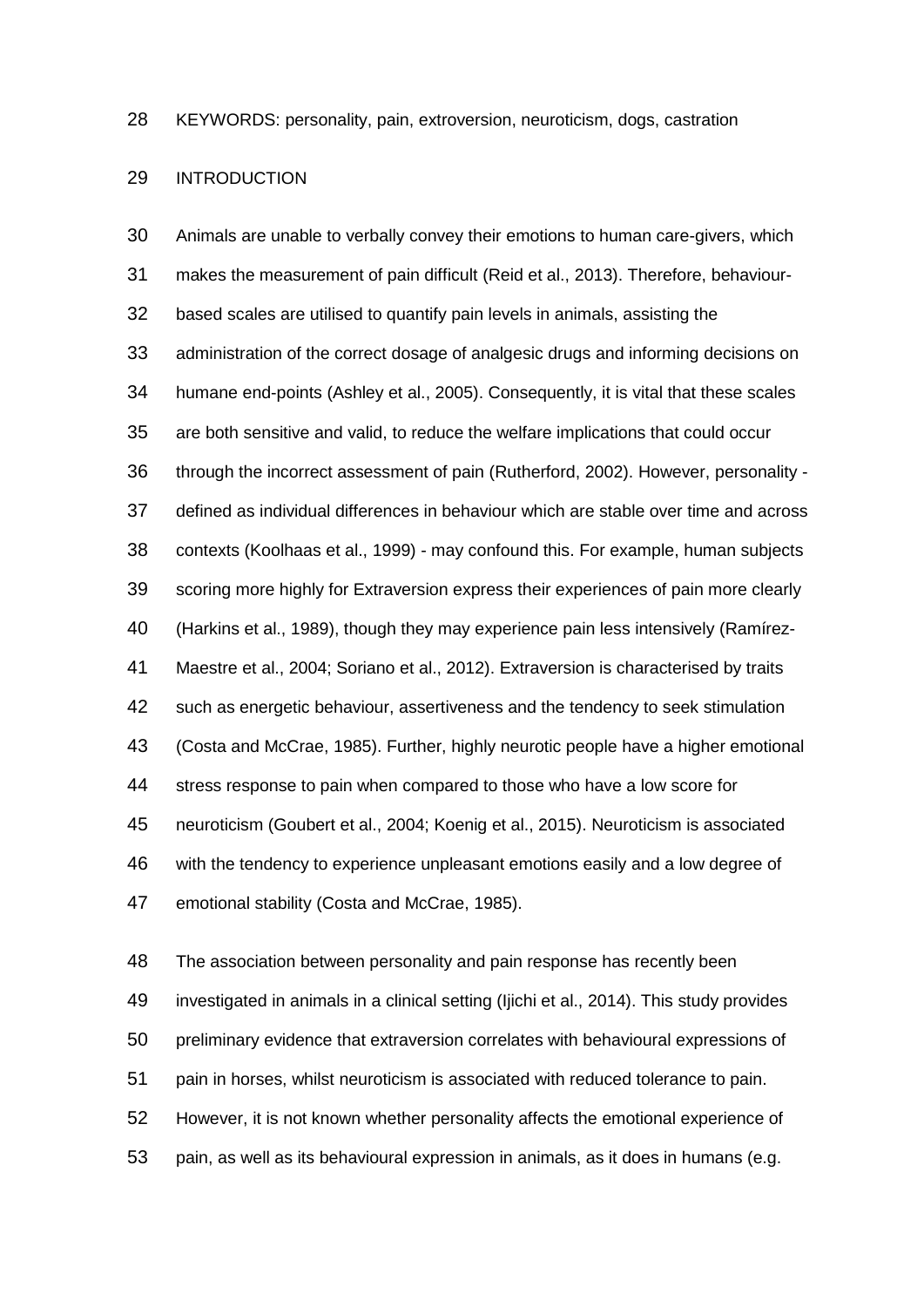Asghari & Nicholas 2006). Further, this study used a variety of naturally occurring tissue damage, making comparison across individuals more complex. In addition, it is not known whether the link between personality and pain is a species-specific phenomenon or whether it is seen in other non-human mammals.

 In dogs, personality and pain can be measured using validated questionnaires. The Monash Canine Personality Questionnaire-Revised (MCPQ-R) has been validated as having good inter-rater and test-retest reliability for five factors which include Extraversion and Neuroticism (Ley et al., 2009b). On this scale, extravert dogs are typically active, excitable and restless, whilst neurotic dogs are characterised as fearful, submissive and timid. Canine pain can be measured using the Short Form Glasgow Composite Measure Pain Scale (CMPS-SF) (Reid et al., 2007) as it has been shown to be both more sensitive and have less inter-observer variability when compared to other tests (Guillot et al., 2011). It is designed as a clinical tool for dogs in acute pain and uses 30 descriptors within six categories to inform decisions about pain management (Reid et al., 2007).

 The current investigation aims to investigate whether personality affects emotional and behavioural response to pain in dogs in a clinical setting. Castration was selected as it is a common routine procedure which causes moderate post-operative pain (Wagner et al., 2008) and is often conducted on healthy, young animals. In addition, the ability of owners to predict their dog's response to pain was measured, as horse owner ratings have been shown to have high predictive accuracy (Ijichi et al., 2014). Canine Extraversion and Neuroticism was measured using the MCPQ-R (Ley et al., 2009a) and compared with pain behaviour using the CMPS-SF (Reid et al., 2007). Emotional response to pain was measured using Infrared Thermography (IRT) as core temperature increases with arousal (Stewart et al., 2005; Travain et al., 2015) and decreases with pain in cattle (Stewart et al., 2008). Tympanic 80 differences in temperature relate to lateralised cerebral blood flow (Riemer et al.,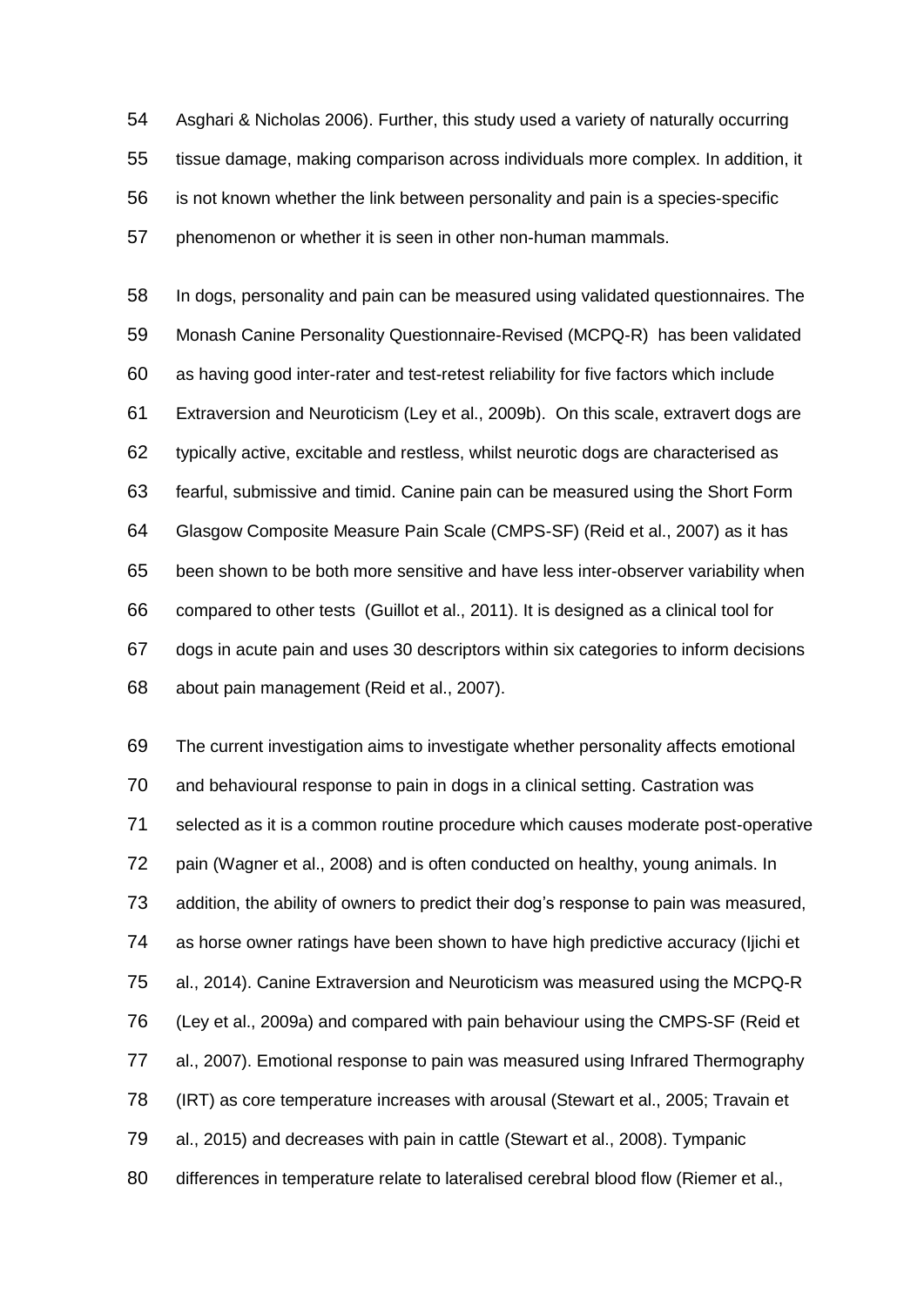2016), reflecting emotional valence. Therefore, discrepancy between the right and left eye was explored as this may indicate lateralised cerebral blood flow.

 Based on human and equine research, it was hypothesised that 1) Extraversion will correlate positively with behavioural indicators of pain and may correlate with changes in physiology; 2) Neuroticism will correlate negatively with owner rating of the subject's tolerance and positively with emotional response to pain; 3) Owner Tolerance ratings will correlate negatively with behavioural indicators of pain and emotional response. In addition, the association between behavioural and emotional response to castration will be investigated to determine if behaviour is an accurate indicators of the emotional state of subjects.

# MATERIALS AND METHODS

92 Subjects were assessed between 24<sup>th</sup> October 2016 and 17<sup>th</sup> January 2017 at two veterinary surgeries based in Gloucester and Surrey (UK). Subjects were admitted and treated as per standard protocol for each veterinary practice. Patients were pre- medicated with acepromazine and sub-cutaneous buprenorphine. General anaesthesia was induced by intravenous propofol and maintained using inhaled isoflurane. Subjects were observed whilst pain was caused by a routine, voluntary procedure conducted in normal veterinary practices. This procedure would cause dogs' moderate pain regardless if the dogs were part of this study, allowing for an ethical means of testing the aims of this study, as additional pain infliction is not needed. Where the subject's medical needs conflicted with those of the study, medical needs were prioritised and the subject withdrawn from data analysis. Twenty dogs of mixed breed were assessed as limiting subjects to a single breed

would reduce personality variance to an unacceptable degree, as personality is

known to differ between breeds (Starling et al., 2013). The age of subjects could not

be specified as the sample included re-homed dogs without clear histories. To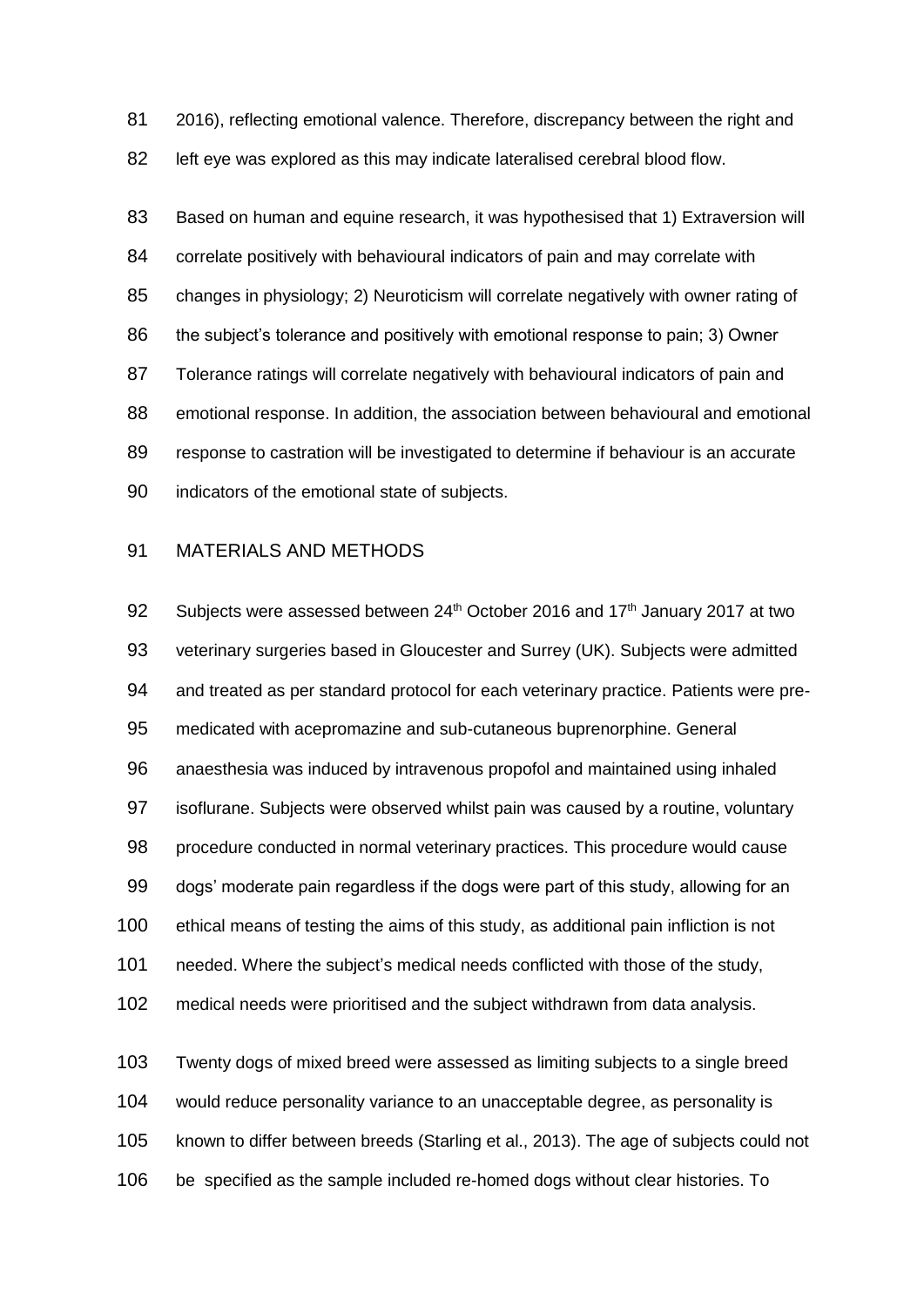reduce confounding effects, subjects were not included in the study if they: had pre- existing conditions that might cause pain; underwent any additional treatment; required a different anaesthetic drug or had recently been administered pain 110 relieving medicine for a separate condition.

Of 20 original subjects, three dogs were excluded. One dog received a different

anaesthetic drug and one slept throughout the study, preventing ocular

temperatures and behavioural pain scores from being measured. An additional dog

was excluded due to the subject being paired with another dog, which was likely to

confound results. Two dogs were removed from part of the study, as tissue damage

and analgesic drug dosage were not controlled. One of these dogs was

administered a lower dose of the pre-operative drugs due to their older age. The

other subject had juvenile teeth and two dew claws removed, which was elected

during the castration operation. Data from these dogs was used only when

assessing whether eye temperatures correlates with behavioural pain scores, as

different treatment would not affect within-individual correlations.

## *Personality and Owner Ratings*

 Upon admission, owners were informed of the nature and purpose of the study and written consent to use their dog was obtained. Subsequently, owners were asked to complete the Monash Canine Personality Questionnaire-Revised (MCPQ-R) (Ley et al., 2009a). This ensured owners were blind to the subject's post-operative pain response when they completed the questionnaire. Extraversion and Neuroticism were the only personality factors used for further analysis, as these relate to the hypothesis of the study, based on previous literature. An additional five-point Likert scale was added to the MCPQ-R to assess the owner's rating of subject's tolerance to pain (Ijichi et al., 2014). This score will be referred to as "Tolerance".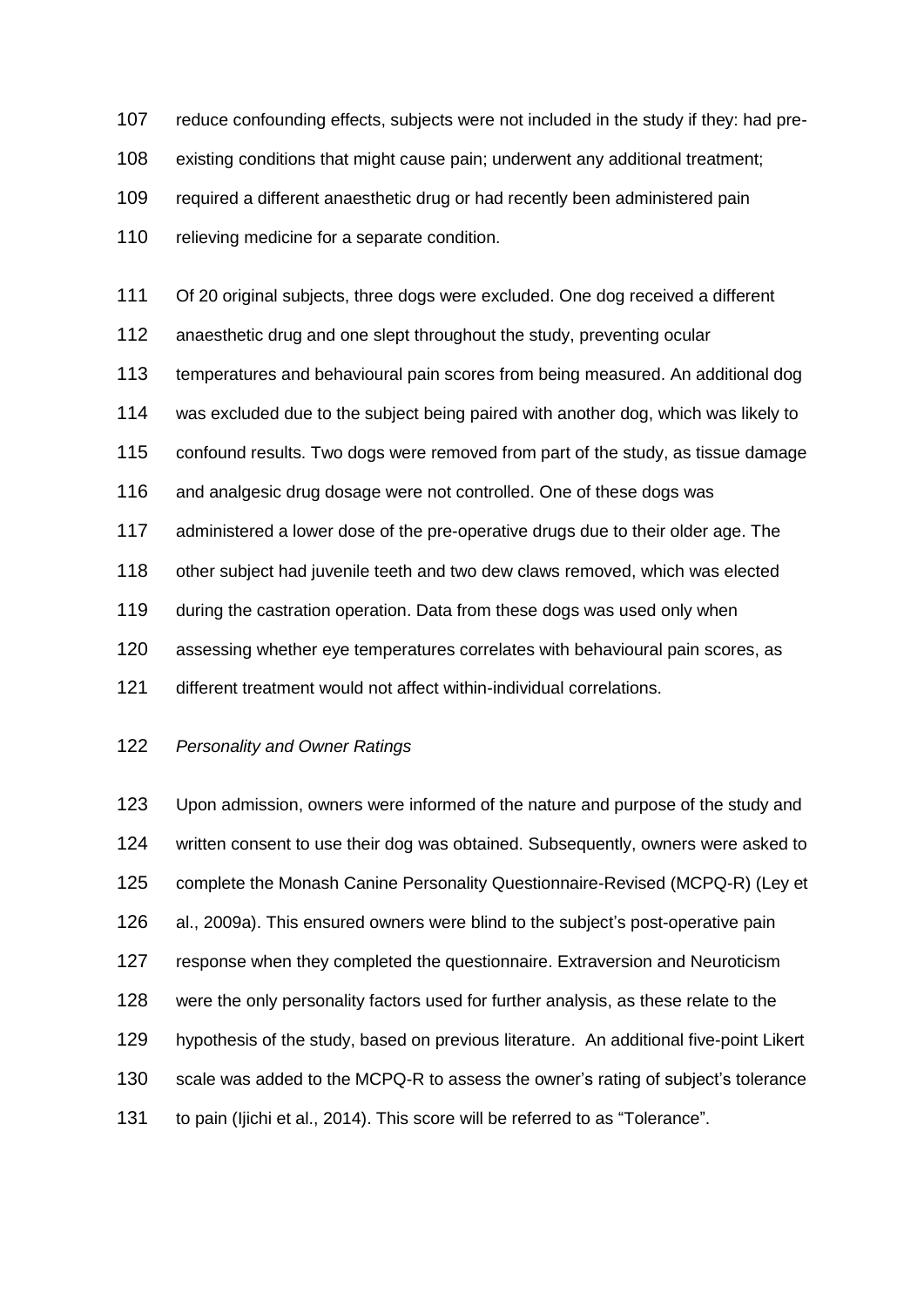## *Pain Scores*

 Behavioural expression of pain was assessed using the Short Form Glasgow Composite Measure Pain Scale (CMPS-SF) (Reid et al., 2007). Section B (analysis of mobility) and section C (pain on palpitation of wound) of the CMPS-SF were deemed unethical for the purposes of this study, potentially causing dogs unnecessary pain and stress, and so were omitted from the current study procedure.

 Post-extubation, veterinary nurses were asked to orientate the subjects' face towards the video camera during recovery. This allowed for easier observations of 140 the dogs' behaviour without disturbing the subject during recovery. Scoring was conducted retrospectively from 3-minute video recordings of the subjects taken using a Canon 60D® with a Canon® 28-105mm EF-S lens, to reduce the effect of observer presence. The first minute was disregarded due to the influence the observer may have had on entering the room. Pain scores were taken 15 minutes post-extubation and every 30 minutes thereafter, totalling a maximum of twelve recordings of two minutes per dog, dependant on how long the subject remained in recovery. These timings were recommended and used by previous studies looking at post-operative pain in dogs (e.g. Wagner et al., 2008). The scoring observer (J.L.) was blind to subject's personality scores at the time of scoring. For each subject, the peak pain score recorded from the first four recordings was used for analysis of individual differences. This is referred to as Peak Pain Score. Four recordings were used because dogs remained in the recovery kennel for different amounts of time but all subjects were present during at least the first four time periods. Recordings of 154 behaviour between the  $5<sup>th</sup>$  and 12<sup>th</sup> observation were discarded for comparison across individuals. These reading were use to explore how pain changed over time.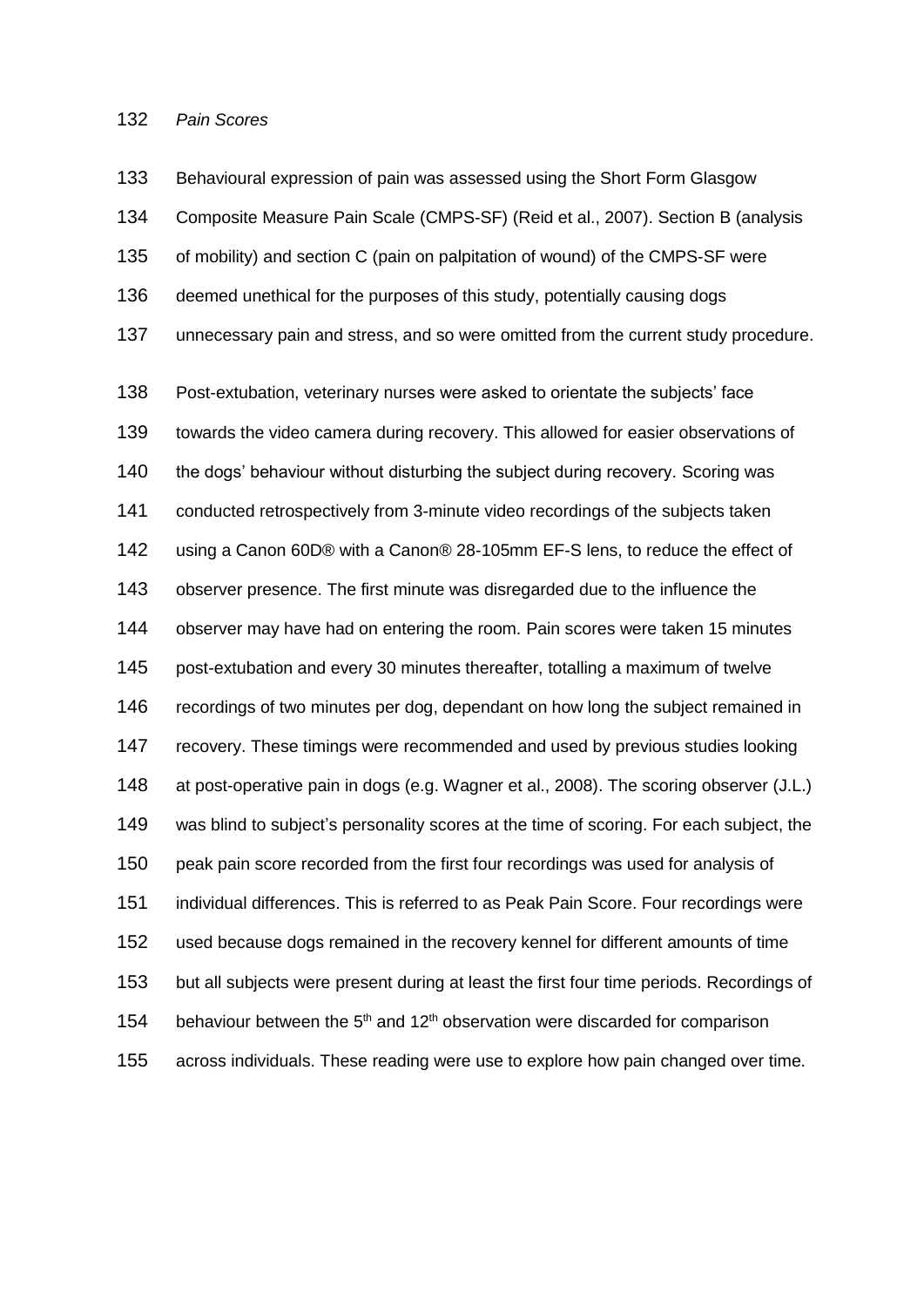#### *Infrared Thermography*

 Eye temperature readings were taken with an infrared camera (FLIR® One™ for android). A mobile device was used as it is considerably smaller than hand-held devices with a similar specification, which have been shown to causes stress in canine subjects (Travain et al., 2015). Images were taken from a distance of 0.5m - 1.0m and an angle of 90˚ from each eye (Stewart et al., 2007), calibrating the camera after each photo was taken. A control measurement was taken 15 minutes after the dogs were placed into the recovery cage prior to surgery or the administration of medication to measure the stress caused by being in a veterinary practice, as opposed to that caused by pain. This will be referred to as Control Temperature. During recovery, images were taken immediately after video recording stopped (15 minutes post-extubation and every 30 minutes thereafter) for each behaviour assessment time point. This was to prevent IRT recording altering the subject's behaviour and confounding CMPS-SF behavioural results.

170 Temperatures were analysed retrospectively using the FLIR® One™ app by

identifying the palpebral fissure, including the lacrimal caruncle and taking the

maximum temperature from this area (Yarnell et al., 2013). This reduced the stress-

inducing effects of prolonged IRT measurement required to take accurate readings

of such a small area (Travain et al., 2015). The observer (J.L) was blind to

personality scores at the time of taking and assessing IRT images.

 The mean for both eyes at each time point was calculated to indicate Core Temperature. Core temperature at each time point was subtracted from Control Temperature, separating the stress inducing effects of being in a veterinary practice from pain-induced stress post-castration. This gave a score for how much core temperature had changed at each time point and whether it had increased or decreased. This is referred to as Temperature Change from Control.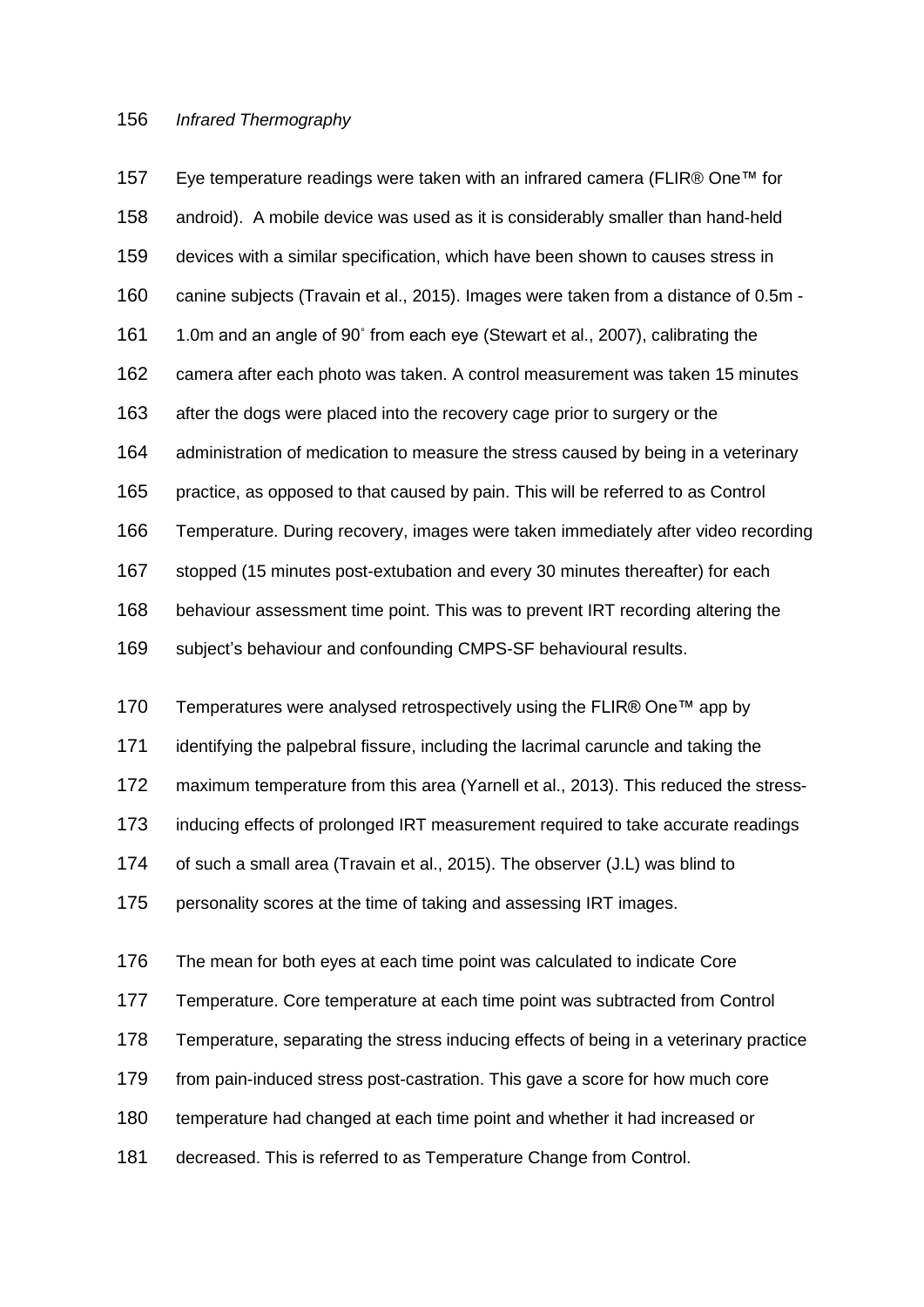Only recordings from the first four time periods were used for analysis of individual differences, as per pain scoring. The maximum increase from Control Temperature was used for analysis of individual differences as previous research used peak temperature (Stewart et al., 2008). This is referred to as Peak Temperature Increase. The discrepancy between eyes was calculated by subtracting the left eye temperature from the right to indicate the extent of right hemispheric dominance. This is referred to as Eye Temperature Discrepancy. A positive score indicates the right eye was hotter, and a negative score indicates the left was. The greatest discrepancy recorded from the four measurements was used for analysis of individual differences. This is referred to as Peak Discrepancy.

*Analysis*

 Analysis was conducted using "R" (R Development Core Team, 2017) and IBM® SPSS® Statistics 23. Shapiro-Wilks tests were used to test for normality of variables and residuals for tests of difference (Field, 2009). Paired T-tests were used to analyse for differences in core temperature between the control measurement and each observation post-castration. Paired T-test and Wilcoxon Signed-Rank tests were used, as appropriate for normality, to analyse whether eye temperature discrepancy was significantly different between control and post-castration readings. Shapiro-Wilks tests were used to determine the normality of variables. Where each variable was normally distributed, a Levene test (Fox and Wiesberg, 2011) assessed the homogeneity of variance on paired variables (Field, 2009). To determine whether behaviour correlated with emotional response, pain scores were compared with matched Temperature Change from Control and eye temperature discrepancy, using Pearson or Spearman-Rank correlations as appropriate for normality and homoscedasticity. Relationships between personality factors and Peak Pain Score, Peak Discrepancy and Peak Temperature Increase were explored using Pearson or Spearman-Rank correlations, as appropriate. Correlations were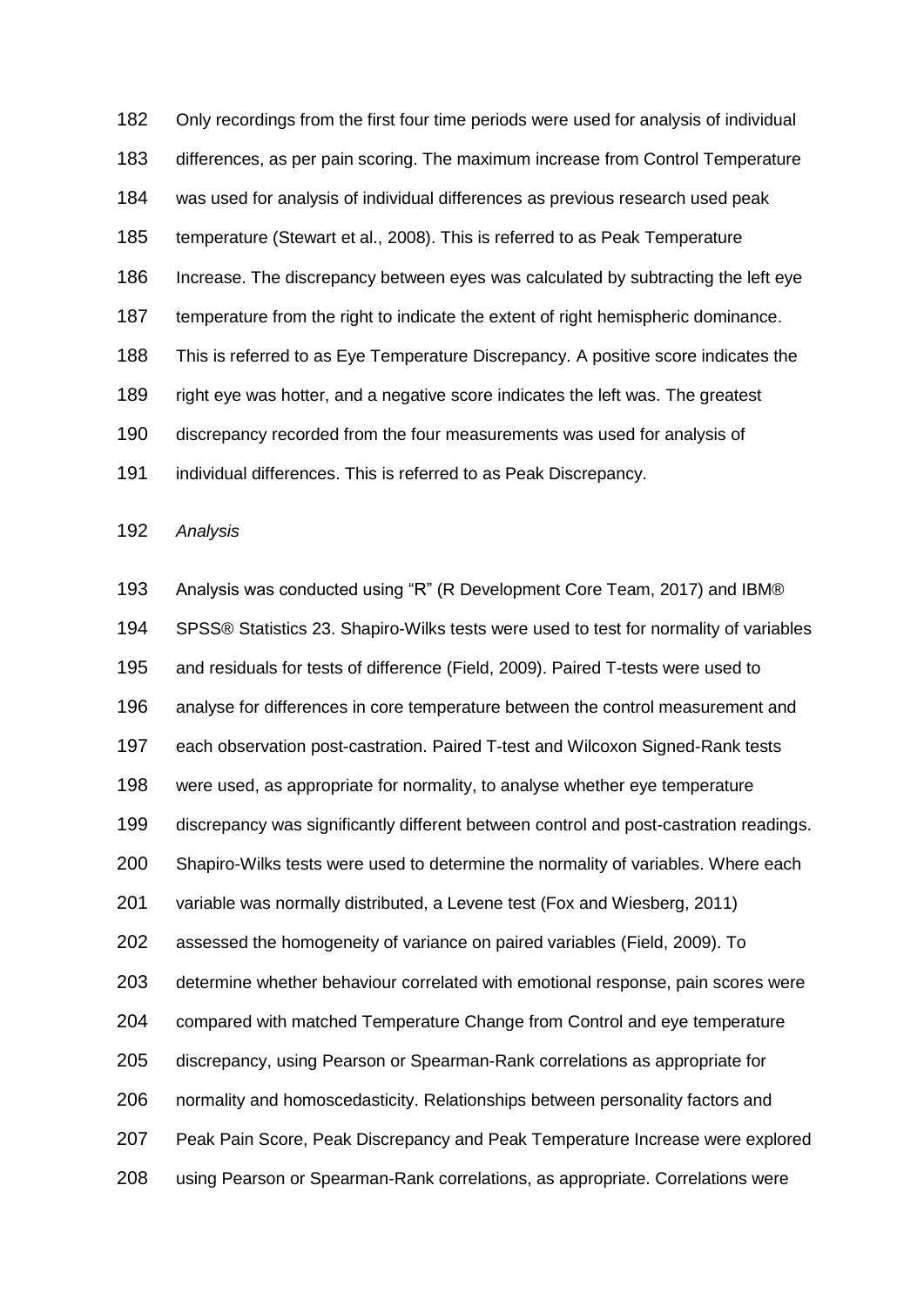- 209 stated as weak where the coefficient was less than  $\pm 0.1$ , moderate for  $\pm 0.3$  and
- 210 strong for ±0.5 (Field, 2009).

# 211 RESULTS

- 212 *Post-castration behaviour and changes in physiology*
- 213 Paired T-Tests indicated significant differences in core temperature from control in
- 214 observations 1,2,3,5,6 and 7 (Table 1; Figure 1). Paired T-tests and Wilcoxon
- 215 Signed-Rank tests did not detect significant differences from control for eye
- 216 temperature discrepancy (Table 2). The change in pain scores across observations
- 217 can be seen in Figure 2.
- 218 *Relationship between behavioural and physiological responses to pain*
- 219 Spearmans correlation revealed Pain Score did not have an association with Eye
- 220 Temperature Discrepancy ( $r_s = -0.091$ , N = 164, P = 0.246) or Temperature Change
- 221 from Control ( $r_s = 0.131$ , N = 164, P = 0.095).
- 222 *Personality and response to pain*
- 223 Extraversion had a strong positive correlation with Peak Pain Score (Spearman:  $r_s =$ 224  $0.558$ ,  $n = 15$ ,  $p = 0.031$ ). Control Temperature did not correlate with Extraversion 225 (Pearson:  $r_s = -0.390$ , n = 17, p = 0.15). Post-surgery, Extraversion had a moderate 226 positive relationship with Peak Temperature Increase which can be seen through 227 visual inspection (Figure 3). However, this was not statistically significant 228 (Spearman:  $r_s = 0.438$ , n = 15, p = 0.101). Extraversion correlated strongly and 229 positively with Peak Discrepancy post-surgery (Pearson:  $r_s$  = 0.546, n = 14, p = 230 0.035; Figure 4).
- 231 Control Temperature did not correlate with Neuroticism (Pearson:  $r_s = -0.078$ , n = 17, 232  $p = 0.78$ ). There was no significant correlation between Neuroticism and Peak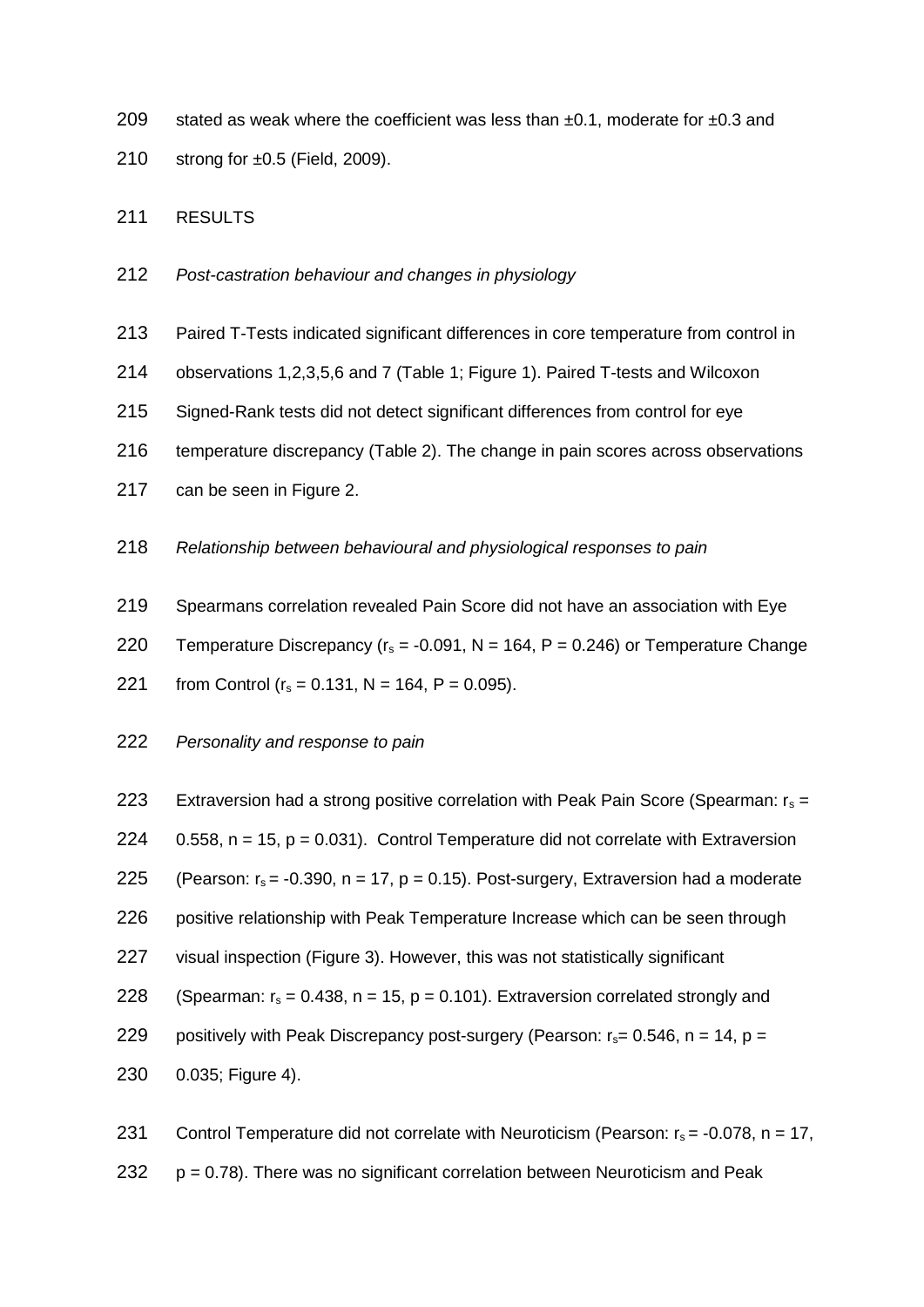|  |  | 233 Discrepancy (Spearman: $r_s = -0.401$ , n = 15, p = 0.138), Peak Pain Score |  |
|--|--|---------------------------------------------------------------------------------|--|
|  |  |                                                                                 |  |

234 (Spearman:  $r_s = 0.107$ , n = 15, p = 0.703), Peak Temperature Increase (Pearson:  $r_s$ 

235 = -0.124, n = 15, p = 0.660), or Peak Discrepancy  $(r_s = -0.011, n = 15, p = 0.970)$ .

### *Owner Predictions*

There was no significant correlation between Tolerance and Peak Pain Score

238 (Spearman: 
$$
r_s = 0.372
$$
,  $n = 15$ ,  $p = 0.172$ ), Peak Temperature Increase (Spearman:

239  $r_s = 0.029$ , n = 15, p = 0.917), Peak Discrepancy (Spearman:  $r_s = 0.101$ , n = 15, p =

240 0.720), Extraversion (Spearman:  $r_s = 0.431$ , n = 15, p = 0.109) or Neuroticism

241 (Spearman:  $r_s = -0.016$ , n = 15, p = 0.956).

#### DISCUSSION

 Accurate pain assessment is essential for animal welfare and vital for correct pain management (Rutherford, 2002). Ijichi et al. (2014) provided preliminary evidence to suggest behavioural indicators of pain in horses may not accurately indicate the level of damage sustained. Instead, this study found the behavioural response to damage is associated with personality. This indicates behaviour based pain assessment tools may not be accurate and the subsequent management of pain among animals may not be appropriate. The over estimation of pain could increase analgesic drug dosage - causing adverse pharmaceutical effects - or contribute to an unnecessary euthanasia (Ashley et al., 2005). Underestimation could result in inadequate pain relief and subsequent suffering (Reid et al., 2007). Both of these result in welfare implications, highlighting the need for accuracy in these assessment tools. In the present study, post-operative behaviour was assessed after castration and compared with personality and core temperature. The results provide further evidence that there may be a relationship between personality and behavioural pain scores, as well as physiological measures.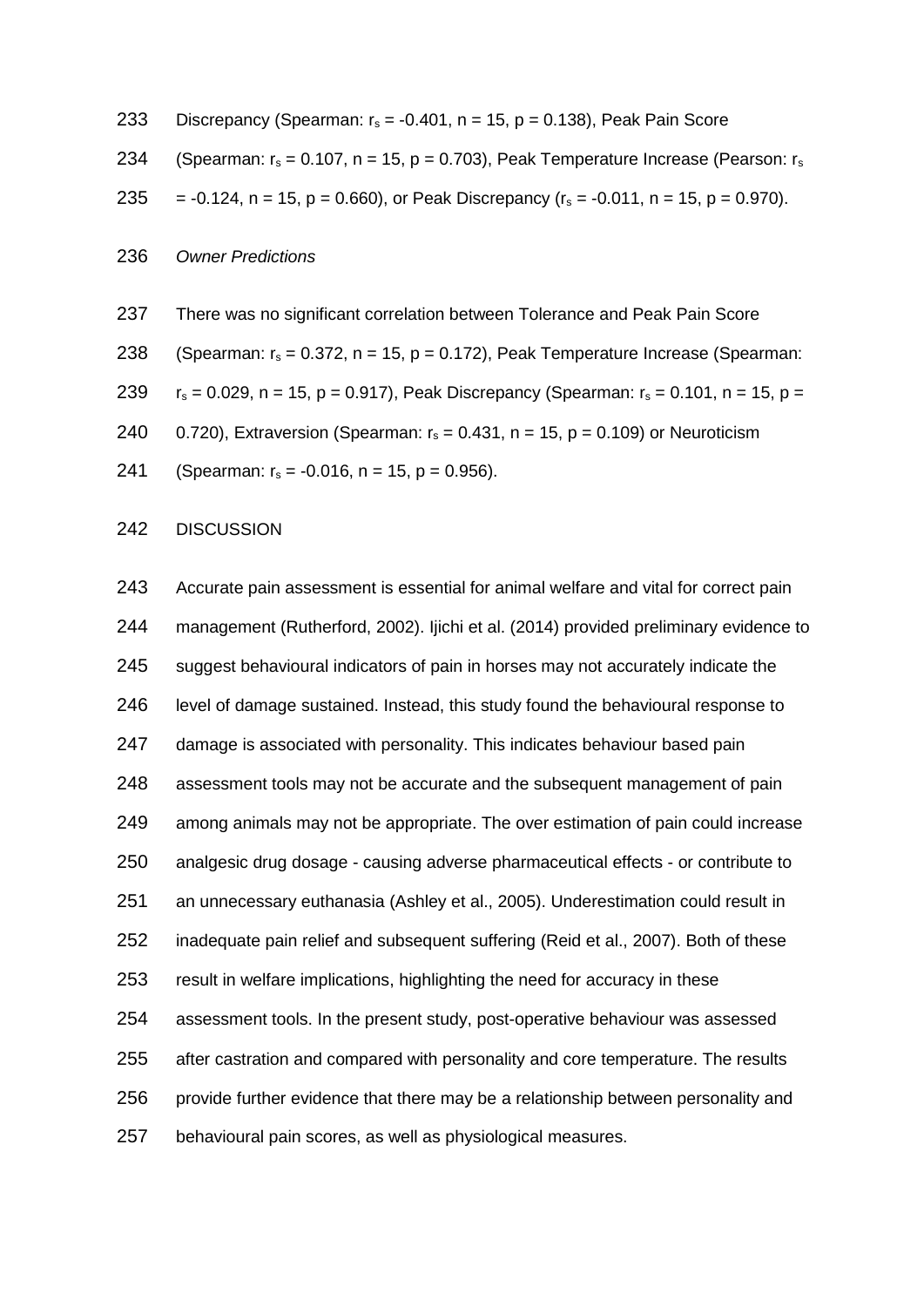The second observation post-castration showed a peak in mean pain score across subjects of 3.13 out of a possible 15 and this steadily declined throughout the observation period. This indicates that, on average, adequate pain relief was administered and pain was successfully managed during recovery (Reid et al., 2007). However, core temperature was significantly lower than control readings from the first observation and this was still seen in observation seven, more than three hours after surgery. Lowered core temperature is associated with pain in cattle (Stewart et al., 2008), however, it may also have been influenced by general anaesthetic and post-castration medication (Raffe et al., 1980). Unlike the study by Stewart et al. (2008), temperature did not rapidly increase after an initial drop. This may be due to differences between the species, procedure, pain-relief or context between the two studies and requires further investigation.

 The discrepancy in temperature between left and right eye did not change significantly from control in any observation post-castration and this may indicate 272 that eve temperature discrepancy does not reflect response to pain as originally suggested. This supports the findings of Riemer et al. (2016), which did not indicate a lateralised cerebral blood-flow as a result of separation anxiety. Interestingly, there was noticeable individual variation in both behavioural and physiological responses 276 to pain triggered by the same procedure. Further, behavioural indicators did not correlate with physiological responses. Yarnell et al. (2013) also found ocular temperatures and behavioural measures of stress also did not correlate in horses when exposed to a stressor. Taken together, this indicates behaviour may not accurately indicate when an animal was experiencing poor welfare and that individuals respond differently to the same procedure, supporting previous findings in horses (Ijichi et al., 2014).

 Subjects scoring more highly for Extraversion had higher Peak Pain Scores, despite experiencing relatively standardised tissue damage. This indicates behavioural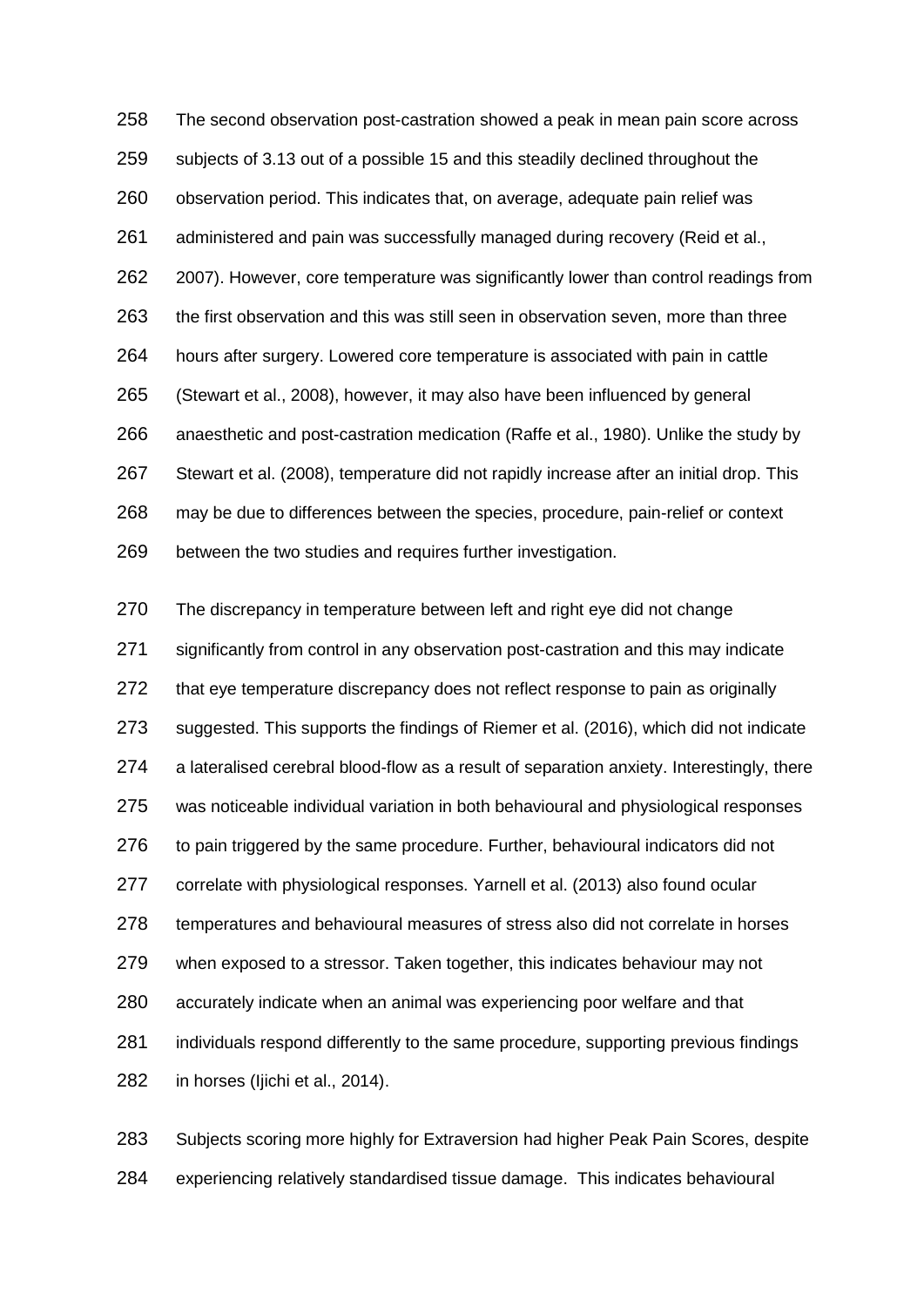response may differ between subjects due to specific personality factors. This supports Ijichi et al. (2014) in their finding that extravert animals score more highly 287 for behavioural expression of pain, regardless of the severity of their injury. In this previous study, tissue damage was not standardised for severity and constituted both skeletal and soft tissue damage. The current study goes some way to correct this by using pain caused by a standardised procedure under more controlled conditions. The relationship between Peak Pain Score and Extraversion suggests 292 that more introvert subjects are less likely to exhibit pain related behaviours. Intriguingly, human introverts are less physically active and less likely to adopt active coping responses (Soriano Pastor et al., 2010), a behavioural pattern similar to that seen here and supported by evidence that Extraversion may be associated with passive strategies with less apparent behaviour indicators of stress (Ijichi et al., 2013). It is therefore important to investigate whether more introvert animals express fewer behavioural indicators of pain because they have a lower emotional response to pain or because they experience pain to the same degree as extraverts but have inhibited expression, as is the case in human subjects (Harkins et al., 1989).

 To investigate whether personality may be associated with differing emotional responses to pain, core temperature was measured using IRT (Stewart et al., 2008). A moderate positive correlation between Extraversion and Peak Temperature Increase was noted in the current study (Figure 3). However, this was not statistically significant, possibly due to the modest sample here. Therefore, the relationship between Extroversion and core temperature should be investigated further. This relationship was not observed before surgery, which may mean that personality correlates with core temperature under painful conditions. It appears that subjects scoring more highly for Extraversion had an increase in core temperature, whilst those with a low score for Extraversion had a decrease in temperature. If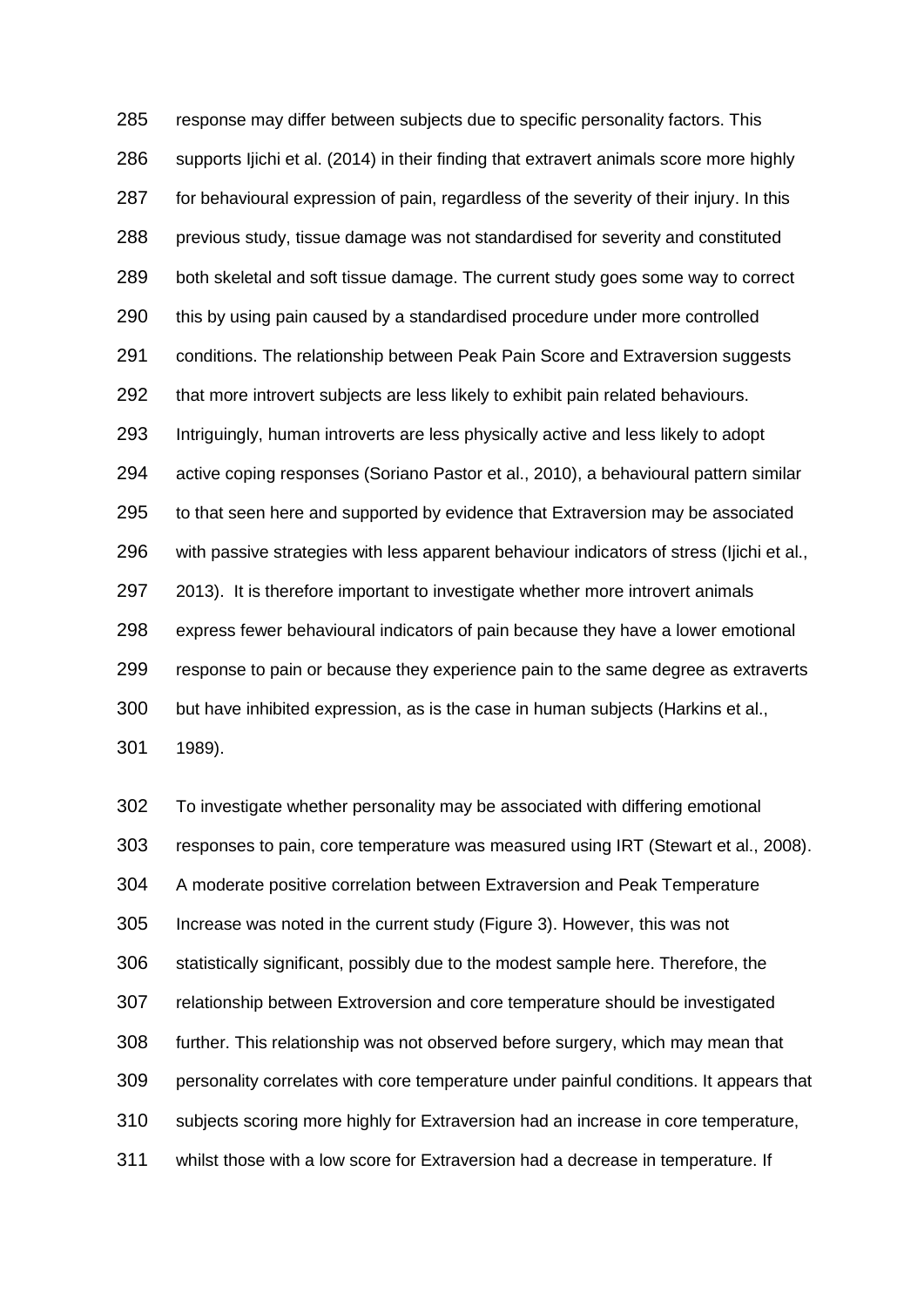arousal results in an increase (dogs: Travain et al., 2015), and pain results in a decrease (cattle: Stewart et al., 2008) in temperature, this may suggest more extravert individuals have increased arousal in response to the same tissue damage whilst introvert individuals experience pain induced depression of core temperature. In human studies, more introvert people have stronger emotional responses to injury (Paine et al., 2009), and have reduced quality of life associated with poor coping mechanisms (Soriano Pastor et al., 2010). However, different species may have differing core temperature responses to pain. Further research will be needed to confirm or reject this novel finding using veterinary practices with larger caseloads of castration.

 It is possible that differences in core temperature are the result of variation in hypothermic response to medication. However, it was also observed that the personality extraversion was associated with discrepancy in eye temperature, which might suggest hemispheric dominance. For peak discrepancy readings, more extravert individuals displayed higher temperatures in the right eye, whilst more introvert subjects displayed greater temperature in the left eye. If eye temperature reflects lateralised cerebral blood flow, this suggests that more extravert subjects had increased activity in the right hemisphere and more introvert subjects had increased activity in the left. Whilst this subject is complex, there is evidence to suggest that the right hemisphere processes emotional responses (Borod et al., 1998) and is associated with the tendency to express emotions (Nestor and Safer, 1990). This may explain the higher scores for behavioural expression of pain in 334 these subjects. However, it is suggested that right hemispheric activity is an indicator of increased pain sensitivity and negative affect in humans (Pauli et al., 1999). If this were the case, it would suggest that more extravert subjects expressed more pain due to increased sensitivity, in which case, behavioural indicators may provide valuable information on the affective state of subjects. Further validation of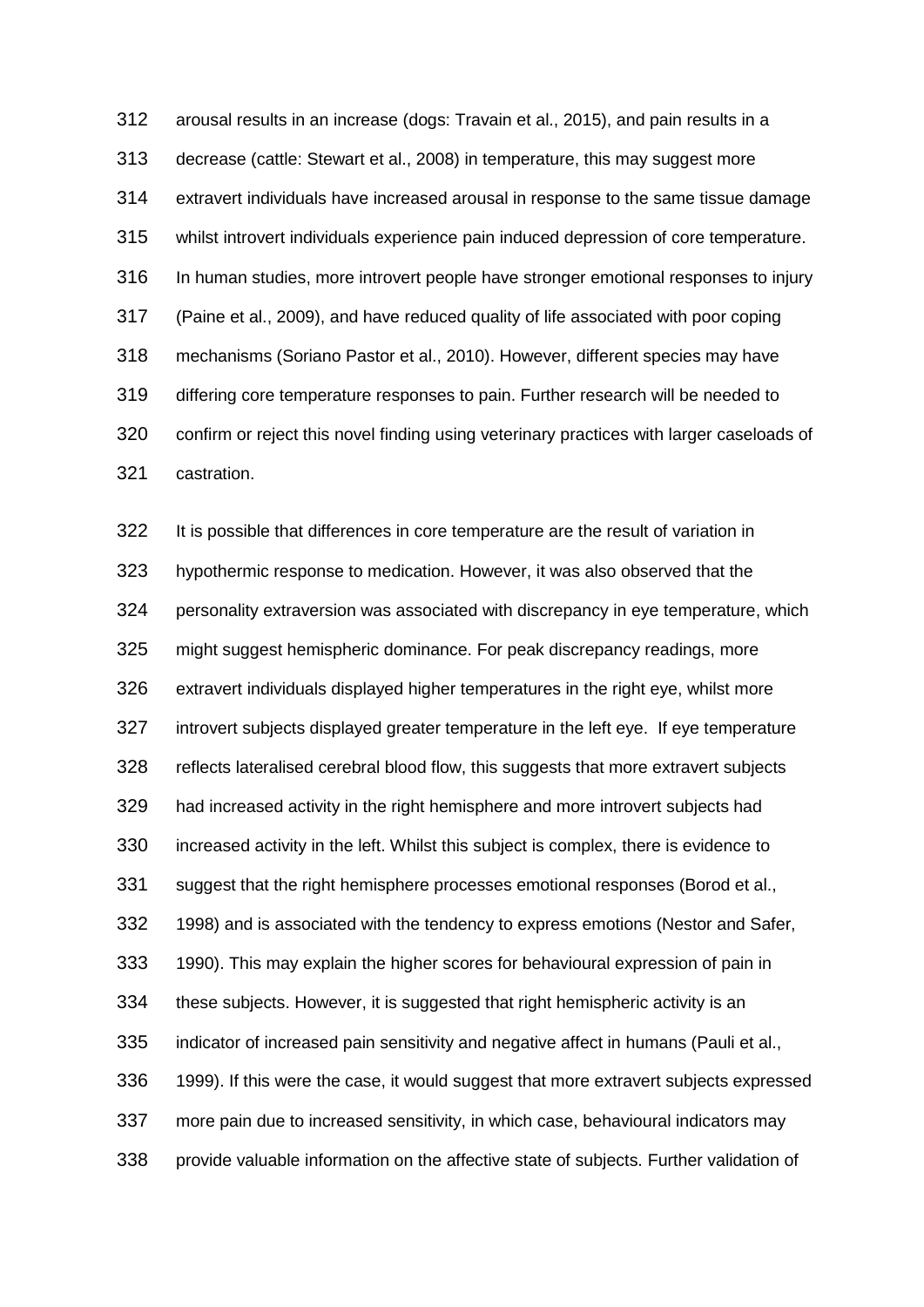core temperature as an indicator of pain, and ocular temperature discrepancy as an indicator of lateralised cerebral blood flow, is required to fully understand these findings. Heart Rate Variability (Rietmann et al., 2004) and salivary cortisol (Hekman et al., 2012) in a larger sample may clarify this relationship.

 Neuroticism did not correlate with Peak Pain Scores. This is not unexpected if this personality factor is more associated with the experience of pain, rather than its expression (Ijichi et al., 2014; Paine et al., 2009). However, in the current study, Neuroticism did not correlate with any physiological indicators taken, which suggests it was not associated with the subjective experience of pain. There are several reasons this may be the case. First, there are species-specific responses to pain (Anil et al., 2002), which may affect behaviour and emotional processing. Second, personality factors measured by different subjective questionnaires may be similar constructs but not identical due to either species or trait differences. Therefore, what is referred to as "Neuroticism" by one assessment method may not be identical to that measured by another. The traits measured by the original equine questionnaire (Ijichi et al., 2013) are not species-specific and may be appropriate for application to canine subjects. Further work on canine pain using this questionnaire could identify whether the differences seen here are the result of species specific responses to pain or differences in the measurement of Neuroticism.

 Owner ratings of Tolerance did not correlate with Neuroticism or behavioural and physiological indicators of pain. Ijichi et al. (2014) found that horse owner's subjective opinion accurately predicted their horses objectively scored response to pain. Owner rated Tolerance also closely correlated with Neuroticism in the previous study. The distinct uses of dogs and horses may have caused this unexpected difference in results. Horses are regularly worked or ridden, which may be negatively impacted upon if the animal is in pain. Typically, the animals are also of much higher financial, though not necessarily sentimental, value. Therefore, horse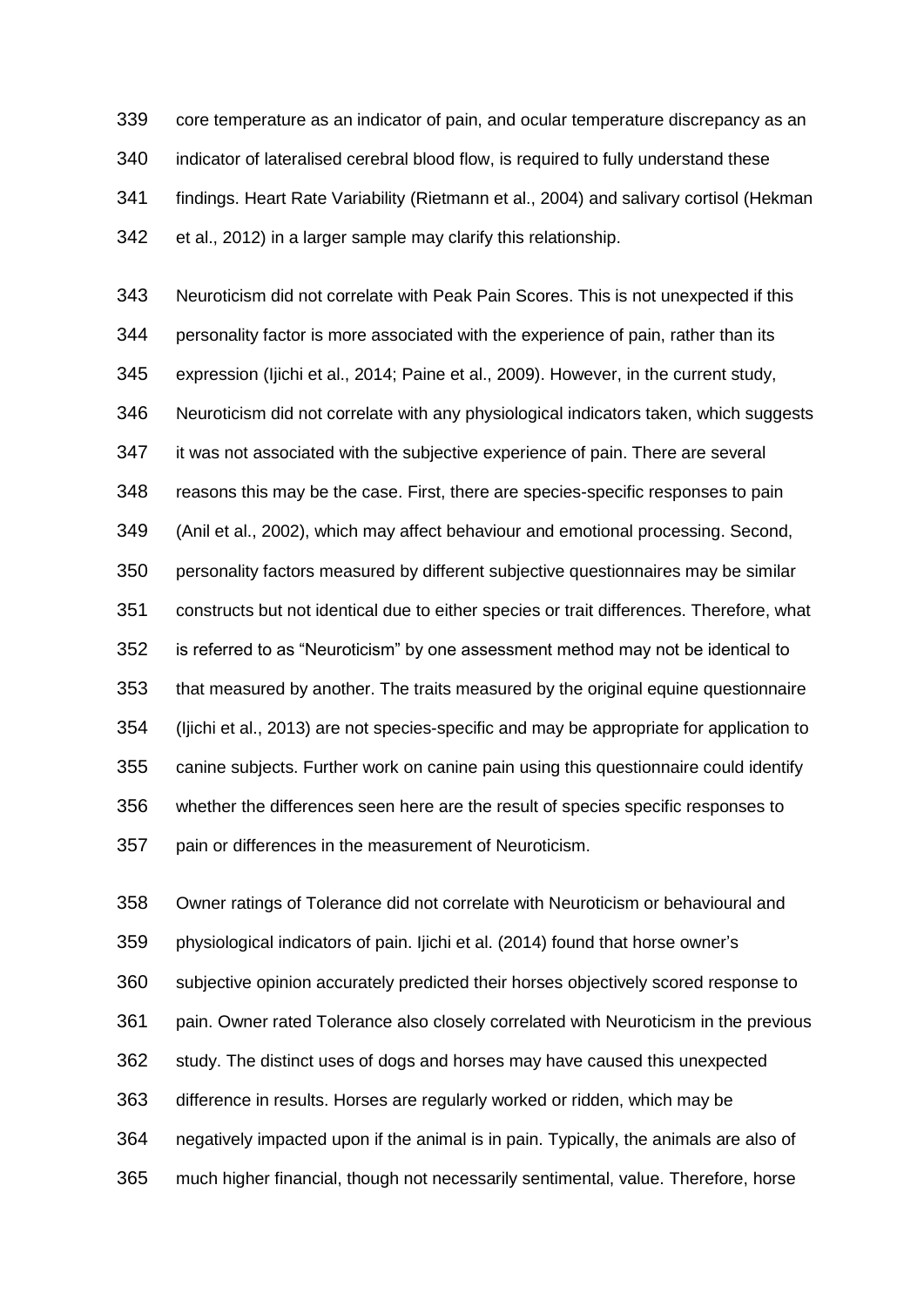owners may be more attuned to behavioural indicators of pain. Function may be much less important with companion dogs, as they are mainly household pets, and therefore the same attentiveness to pain might not exist. By contrast, dog owners have the benefit of increased contact time due to sharing their home with their pets which should promote sensitivity to changes in behaviour.

371 It was noted during collection that owners regularly commenting on the difficulty of remembering a time their dog was in pain. Results by Brown et al. (2013) showed that behavioural pain scales conducted by owners did not correlate with vertical force produced by arthritic dogs. This indicates dog owners may not be good at detecting when their pet is in pain. Hielm-Björkman et al. (2011) discovered owners were only accurate with pain scales when they were 'self-trained'. In this previous study, once owners had seen the difference in their dogs' expression of pain after pain medication, they were able to recognise behaviours caused by pain. Taken together, this suggests that dog owners may not offer the same clinical opportunities in understanding individual differences in pain response, as compared to equine owners.

#### CONCLUSION

 behavioural and physiological response to a moderately painful procedure. Further, these individual differences were associated with personality. As predicted, Extraversion was associated with differences in response to pain post-castration as those scoring more highly for this factor presented with more prominent behavioural indicators of pain. The relationship between Extroversion and emotional response to pain was more complex. More extrovert subjects had possible greater increases in core temperature and increased temperature in the right eye compared to the left. To understand the association between extraversion and emotional responses to

The current study provides preliminary evidence for individual variation in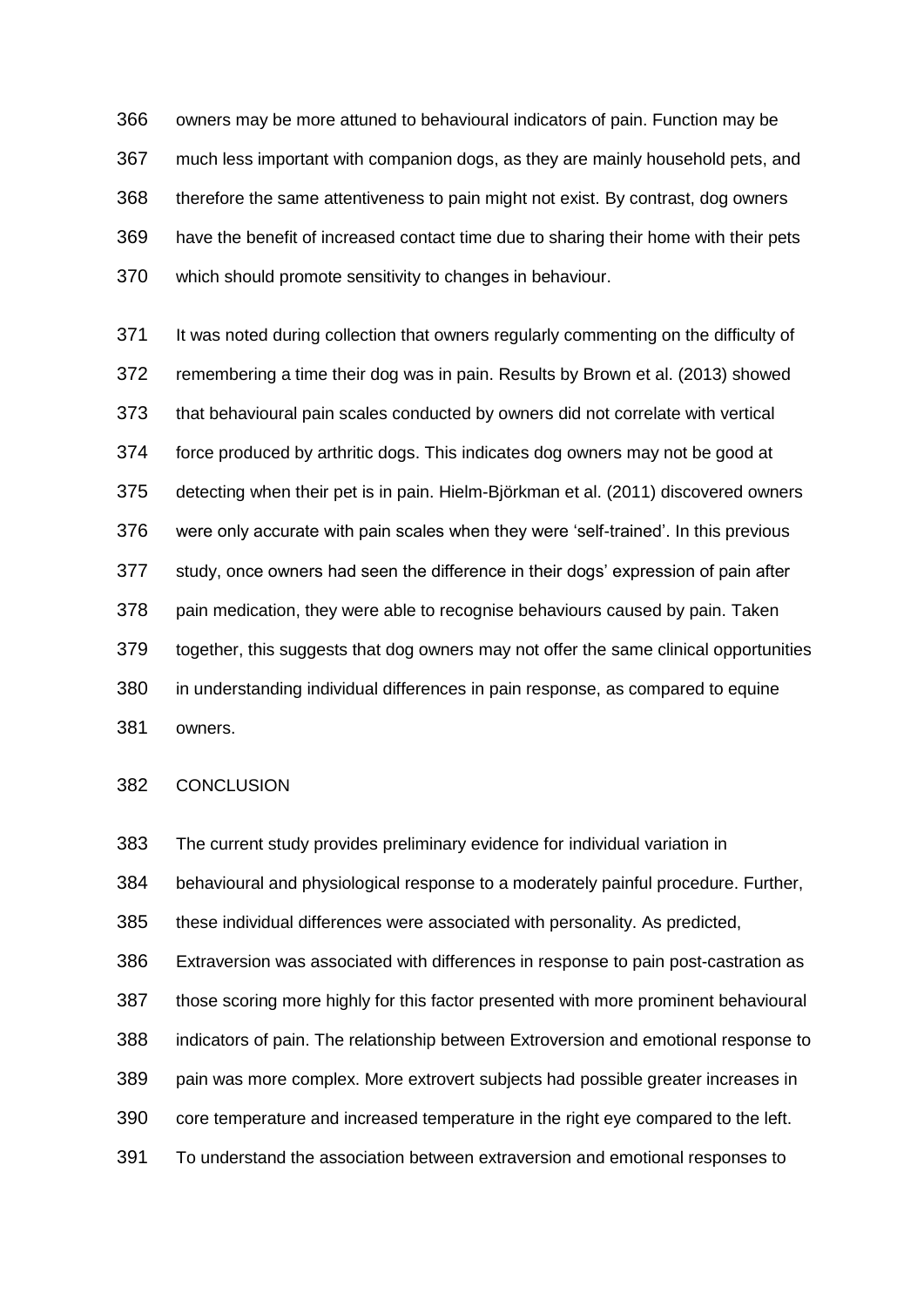pain, further physiological tests beyond the scope of the current study should be investigated. Neuroticism was not associated with behavioural or physiological response to pain. This contradicts the prediction of the current study that more neurotic subjects would show more pronounced changes in core temperature. Owner ratings of Tolerance were not associated with any indicator of pain, which suggests that limited value should be placed on using this information in assessing canine pain.

## ACKOWLEDGEMENTS

 We are indebted to the staff and clients from two anonymous veterinary practices, without whom this research would not have been possible. In addition, we are very grateful for a rigorous review process which improved the manuscript. The idea for 403 the paper was conceived by James Lush. The experiments were designed by James Lush and Carrie Ijichi. The study was performed by James Lush. The data was analysed by James Lush and Carrie Ijichi, The paper was written by James Lush and Carrie Ijichi. The authors of this manuscript have no conflict of interest to declare and no funding bodies to acknowledge.

#### ETHICAL CONSIDERATIONS

 No ethical permission is needed for non-invasive observations of dogs within a clinical setting in the United Kingdom. The veterinary practices and all individual owners were informed about the nature and intent of the research and their written consent was obtained prior to any data collection. Participants were permitted to withdraw up until the point of data analysis, which was conducted using anonymised data.

# REFERENCE LIST

Anil, S., Anil, L., Deen, J., 2002. Challenges of pain assessment in domestic animals.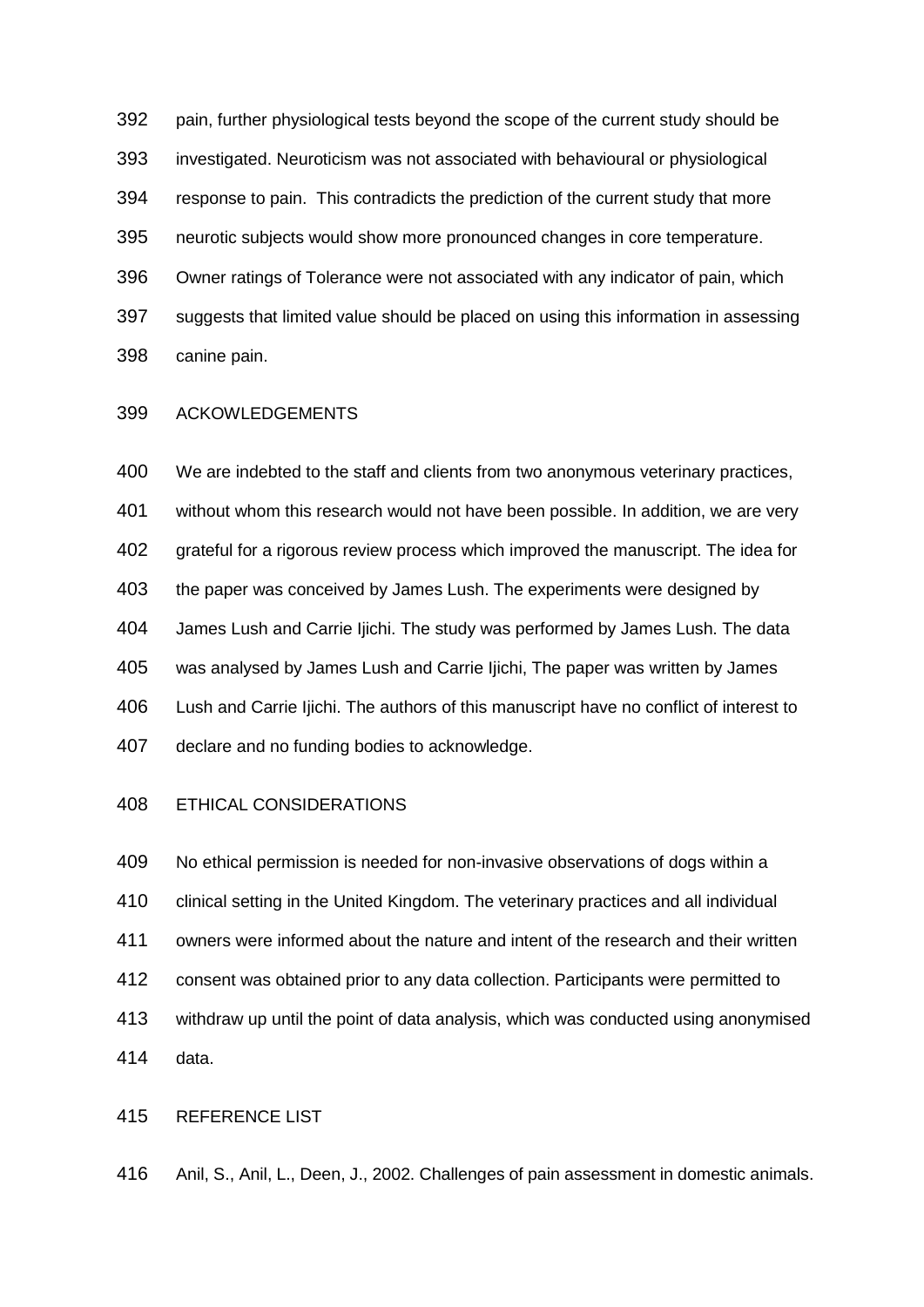- J. Am. Vet. Assoc. 220, 313–319.
- Asghari, A., Nicholas, M.K., 2006. Personality and pain-related beliefs/coping strategies: a prospective study. Clin. J. Pain 22, 10–8.
- Ashley, F.H., Watermen-Pearson, A.E., Whay, H.R., 2005. Behavioural assessment

of pain in horses and donkeys: applications to clinical practice and future studies.

Equine Vet. J. 37, 565–575. doi:10.2746/042516405775314826

- Borod, J., Cicero, B., Obler, L., 1998. Right hemisphere emotional perception: Evidence across multiple channels. Neuropsychology 12, 446–458.
- Brown, D.C., Boston, R.C., Farrar, J.T., 2013. Comparison of Force Plate Gait Analysis and Owner Assessment of Pain Using the Canine Brief Pain Inventory in Dogs with Osteoarthritis. J. Vet. Intern. Med. 27, 22–30. doi:10.1111/jvim.12004
- Costa, R.T., McCrae, R.R., 1985. The NEO personality inventory manual. Psychological Assessment Resources., Odessa, FL.
- Field, A., 2009. Discovering Statistics using SPSS, Third. ed. SAGE Publications Ltd, London.
- Fox, J., Wiesberg, S., 2011. An R Companion to Applied Regression.
- Goubert, L., Crombez, G., Van Damme, S., 2004. The role of neuroticism, pain catastrophizing and pain-related fear in vigilance to pain: a structural equations approach. Pain 107, 234–241. doi:http://dx.doi.org/10.1016/j.pain.2003.11.005
- Guillot, M., Rialland, P., Nadeau, M.È., Del Castillo, J.R.E., Gauvin, D., Troncy, E., 2011. Pain Induced by a Minor Medical Procedure (Bone Marrow Aspiration) in Dogs: Comparison of Pain Scales in a Pilot Study. J. Vet. Intern. Med. 25, 1050–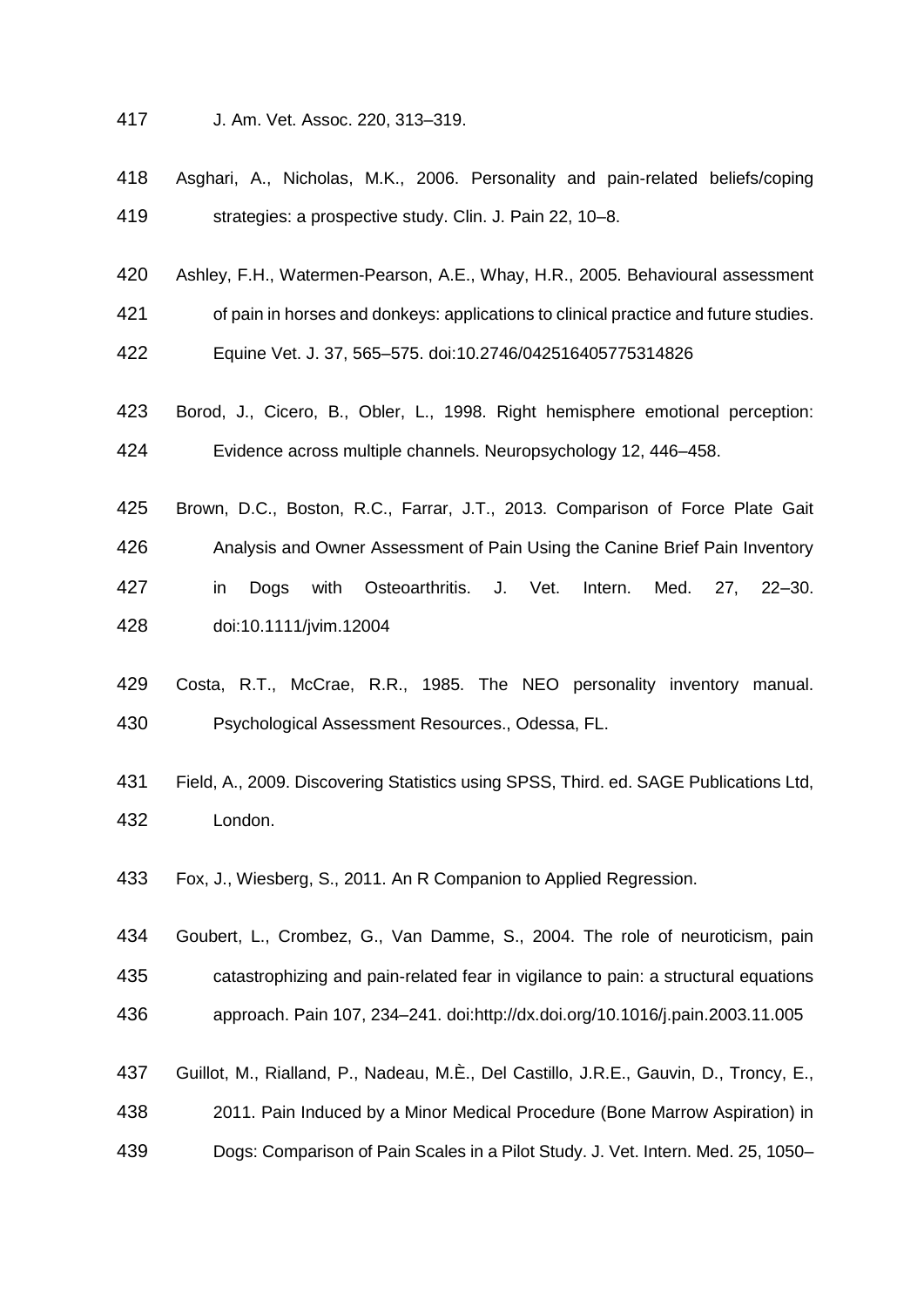- 1056. doi:10.1111/j.1939-1676.2011.00786.x
- Harkins, S.W., Price, D.D., Braith, J., 1989. Effects of extraversion and neuroticism on experimental pain, clinical pain, and illness behavior. Pain 36, 209–218. doi:10.1016/0304-3959(89)90025-0
- Hekman, J.P., Karas, A.Z., Dreschel, N.A., 2012. Salivary cortisol concentrations and behavior in a population of healthy dogs hospitalized for elective procedures. Appl. Anim. Behav. Sci. 141, 149–157. doi:10.1016/j.applanim.2012.08.007
- Hielm-Björkman, A.K., Kapatkin, A.S., Rita, H.J., 2011. Reliability and validity of a visual analogue scale used by owners to measure chronic pain attributable to osteoarthritis in their dogs. Am. J. Vet. Res. 72, 601–607. doi:10.2460/ajvr.72.5.601
- Ijichi, C., Collins, L.M., Creighton, E., Elwood, R.W., 2013. Harnessing the power of personality assessment: Subjective assessment predicts behaviour in horses. Behav. Processes 96, 47–52. doi:10.1016/j.beproc.2013.02.017
- Ijichi, C., Collins, L.M., Elwood, R.W., 2014. Pain expression is linked to personality in horses. Appl. Anim. Behav. Sci. 152, 38–43. doi:10.1016/j.applanim.2013.12.007
- Koenig, J., Gillie, B., Bernardi, A., Williams, D., Hillecke, T., Thayer, J., 2015. Neuroticism influences affective but not sensory ratings of experimentally induced pain. J. Pain 16, S16. doi:10.1016/j.jpain.2015.01.076
- Koolhaas, J.M., Korte, S.M., De Boer, S.F., Van Der Vegt, B.J., Van Reenen, C.G., Hopster, H., De Jong, I.C., Ruis, M.A.W., Blokhuis, H.J., 1999. Coping styles in animals: current status in behavior and stress-physiology. Neurosci. Biobehav. Rev. 23, 925–935.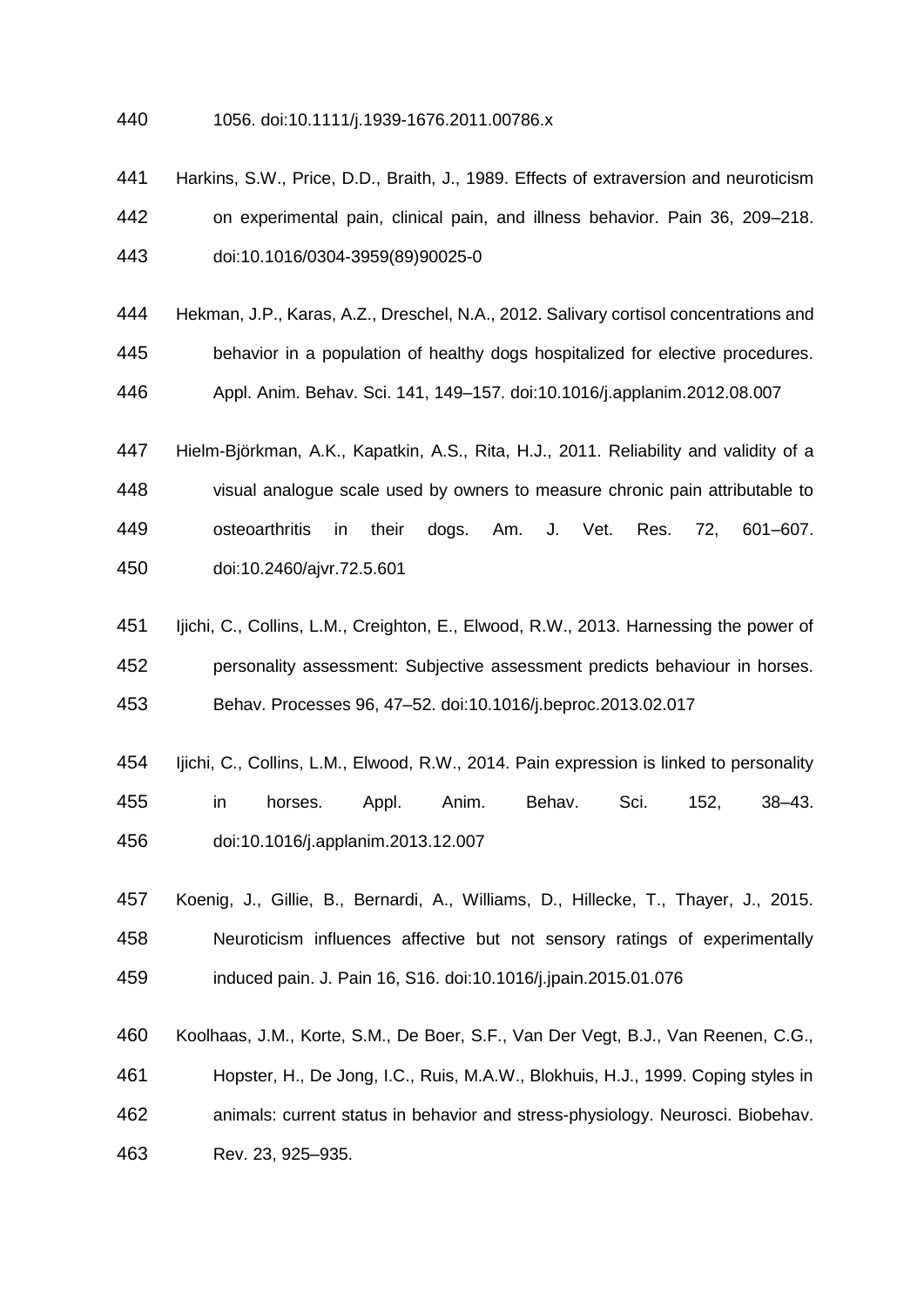- Ley, J.M., Bennett, P.C., Coleman, G.J., 2009a. A refinement and validation of the Monash Canine Personality Questionnaire (MCPQ). Appl. Anim. Behav. Sci. 116, 220–227.
- Ley, J.M., McGreevy, P., Bennett, P.C., 2009b. Inter-rater and test–retest reliability of the Monash Canine Personality Questionnaire-Revised (MCPQ-R). Appl. Anim. Behav. Sci. 119, 85–90.
- Nestor, P.G., Safer, M.A., 1990. A multi-method investigation of individual differences in hemisphericity. Cortex 26, 409–421. doi:10.1016/S0010-9452(13)80090-1
- Paine, P., Kishor, J., Worthen, S.F., Gregory, L.J., Aziz, Q., 2009. Exploring relationships for visceral and somatic pain with autonomic control and personality. Pain 144, 236–244.
- Pauli, P., Wiedemann, G., Nickola, M., 1999. Pain sensitivity, cerebral laterality, and negative affect. Pain 80, 359–364. doi:10.1016/S0304-3959(98)00231-0
- R Development Core Team, 2017. R: A language and environment for statistical computing.
- Raffe, M., Wright, M., McGrath, C., Crimi, A., 1980. Body Temperature changes during general anesthersia in the dog and cat. Vet. Anaesth. 7, 9–15.
- Ramírez-Maestre, C., Martínez, A.E.L., Zarazaga, R.E., 2004. Personality Characteristics as Differential Variables of the Pain Experience. J. Behav. Med. 27, 147–165. doi:10.1023/B:JOBM.0000019849.21524.70
- Reid, J., Nolan, A.M., Hughes, J.M.L., Lascelles, D., Pawson, P., Scott, E.M., 2007. Development of the short-form Glasgow Composite Measure Pain Scale (CMPS-
- SF) and derivation of an analgesic intervention score. Anim. Welf. 16, 97–104.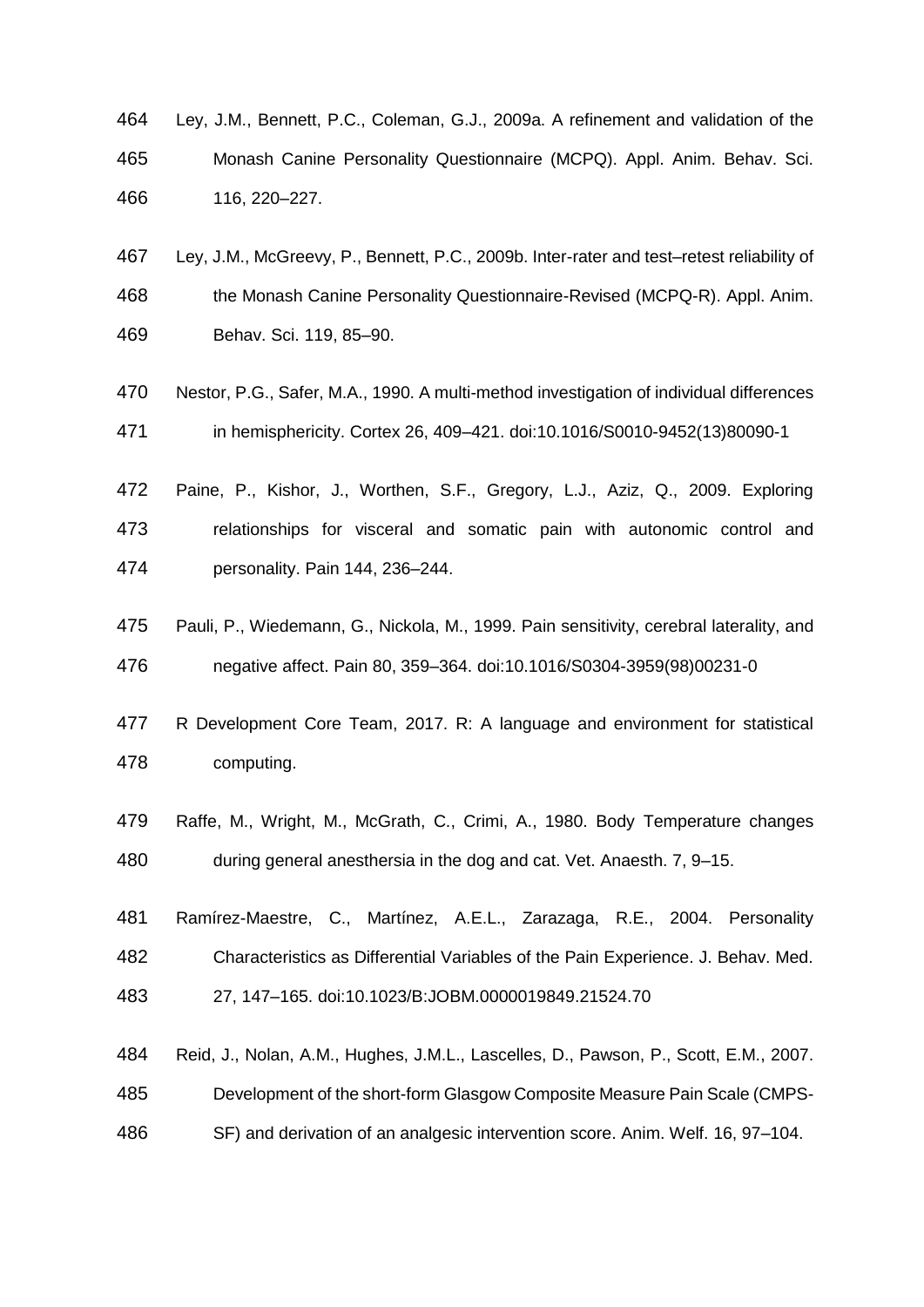- Reid, J., Scott, M., Nolan, A., Wiseman-Orr, L., 2013. Pain assessment in animals Importance of measuring animal pain. In Pract. 34. doi:10.1136/inp
- Riemer, S., Assis, L., Pike, T.W., Mills, D.S., 2016. Dynamic changes in ear temperature in relation to separation distress in dogs. Physiol. Behav. 167, 86– 91. doi:10.1016/j.physbeh.2016.09.002
- Rietmann, T.R., Stuart, A.E.A., Bernasconi, P., Stauffacher, M., Auer, J.A., Weishaupt, M.A., 2004. Assessment of mental stress in warmblood horses: heart rate variability in comparison to heart rate and selected behavioural parameters. Appl. Anim. Behav. Sci. 88, 121–136.
- Rutherford, K., 2002. Assessing pain in animals. Anim. Welf. 11, 31–53.
- Soriano, J., Monsalve, V., Soriano, J., Monsalve, V., Gomez-Carretero, P., Ibanez, E., 2012. Vulnerable personality profile in patients with chronic pain: relationship with coping, quality of life and adaptation to disease. Int. J. Psychol. Res. 5, 42. doi:10.21500/20112084.748
- Soriano Pastor, J.F., Monsalve Dolz, V., Ibáñez Guerra, E., Gómez Carretero, P., 2010. Personality and coping in neuropathic chronic pain: a predictable divorce. Psicothema 22, 537–42.
- Starling, M.J., Branson, N., Thomson, P.C., McGreevy, P.D., 2013. "Boldness" in the domestic dog differs among breeds and breed groups. Behav. Processes 97, 53–62. doi:10.1016/j.beproc.2013.04.008
- Stewart, M., Stafford, K.J., Dowling, S.K., Schaefer, A.L., Webster, J.R., 2008. Eye temperature and heart rate variability of calves disbudded with or without local anaesthetic. Physiol. Behav. 93, 789–797. doi:10.1016/j.physbeh.2007.11.044
- Stewart, M., Webster, J.R., Schaefer, A.L., Cook, N.J., Scott, S.L., 2005. Infrared